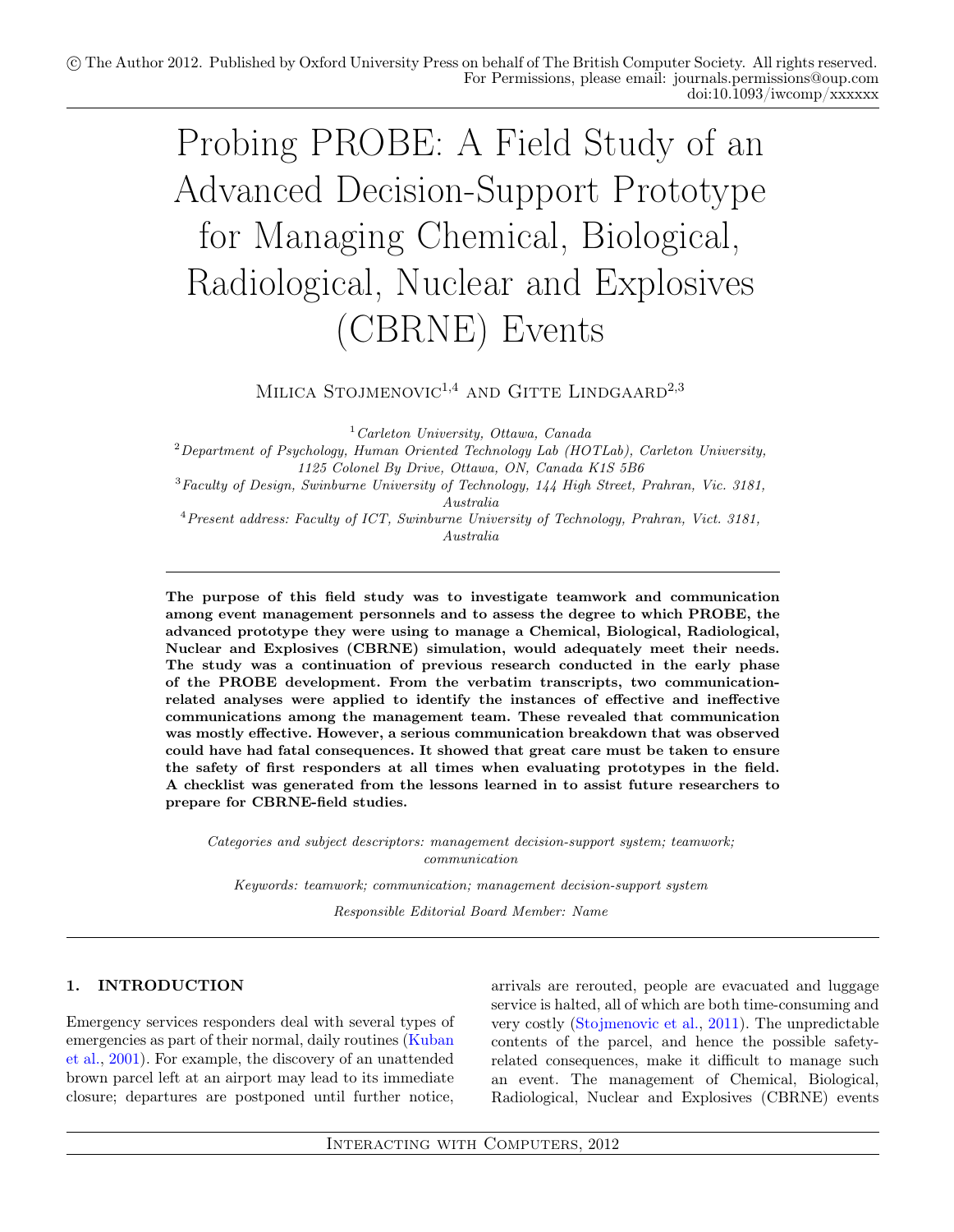is highly complex; it includes, and goes beyond, crisis management in search and rescue situations, emergency medical events or hazard mitigation (Waugh and Streib, 2006). Many professionals representing different agencies and disciplines are involved in the CBRNE event management, including police, fire department and emergency medical services [\(EMSs; Simpson and](#page-15-1) [Hancock,](#page-15-1) [2009\)](#page-15-1). They all need to work closely together as a team in order to successfully manage a timely response to a potentially criminal action that may be, or that could escalate to become, very large and very dangerous.

Amid the chaos in a CBRNE event environment, and with the physical distance between different responders and responder groups, communication breakdowns are likely to occur because so much is happening simultaneously. Everyone in the command post is receiving information from different sources and from different technologies. Thus, for example, appointed first responders in the field are updating their team leader in the command post through radio; members of the command post are coordinating resources with dispatch using phone and communicating with the incident commander (IC) in face-to-face interactions. In very large events involving mass casualties, public health authorities, surrounding hospitals and makeshift field hospitals, other personnels may also be directly involved in the event management. The wide variety of communication modes and technologies can lead to misunderstandings and incorrect actions; some of which could potentially have fatal consequences.

The CBRNE simulation described here was part of a large project sponsored by the CBRNE Research and Technology Initiative and carried out in partnership with a team of experts representing a wide variety of organizations. These include the Royal Canadian Mounted Police—Canadian Bomb Data Centre, The National Research Council—Canadian Police Research Centre, the Department of National Defence—Defence R&D Canada and Director General Nuclear Safety, Carleton University—HOTLab, Loraday Environmental Products Ltd., International Safety Research Inc., responder teams from seven major Canadian Centres and the AMITA Corporation [\(Amita,](#page-14-1) [2008\)](#page-14-1). The present research is a continuation of the work conducted in the earlier phase of the development of PROBE used here [\(Lindgaard et](#page-14-2) [al.,](#page-14-2) [2009\)](#page-14-2).

The remainder of the paper is organized as follows. The next section discusses the responsibilities of an emergency response team. This is followed by CBRNE management and structure. The introduction then concludes with a brief outline of the evolving software used in this CBRNE simulation. The theoretical section begins with a discussion of distributed cognition and cognitive ethnography. This is followed by a discussion of teamwork and communication. Next, two analysis methods used in this paper are discussed, concluding the theoretical section. The results of the two analysis methods are presented thereafter, followed by the general discussion and conclusion sections.

## 1.1. Responsibilities of an emergency response team

CBRNE emergency response teams typically include EMS, teams comprising different police specialists and teams of fire fighters including hazardous material technicians (hazmat). Each team has very specific and different responsibilities that all have to come together in a coordinated fashion so as to effectively manage the adverse event. All responders receive domain-specific training in addition to specialized CBRNE training. The role of the EMS team is to take the vital signs of CBRNE first responders who are about to enter the so-called 'hot zone' containing the offending agent(s) or object(s) [\(May,](#page-14-3) [2009;](#page-14-3) [Humphrey and Adams,](#page-14-4) [2011\)](#page-14-4). Vital signs usually include heart rate, blood pressure, body temperature and respiration rate. The EMS team also performs triage, reporting the types of symptoms casualties, experience to their command post-team leader, and they assess the severity of injuries as well as forwarding casualties to nearby hospitals for treatment once they have been decontaminated. The police team consists of bomb technicians, the forensic identification section (also referred to as FIS or Ident) and generalists. Bomb technicians are included if it is suspected that explosives are involved. Their job is to disable the bomb to prevent it from detonating. Ident officers are responsible for collecting and cataloguing evidence from the scene to document any proof, in case the event is likely to result in a future criminal court case [\(Reutter et al.,](#page-14-5) [2010\)](#page-14-5). Generalists help to organize the refuge of hostages and casualties; they seal off the entire area and help to keep public order, for example, by redirecting traffic. The hazardous materials (hazmat) team comprises firefighters with specialized training. This group deals primarily with sampling and testing harmful chemical agents enabling their team to identify and neutralize these. Besides controlling the entry into, and exit from, the hot zone, the hazmat team is responsible for setting up and managing a decontamination site to neutralize whatever damage might have been done to people, equipment and property if a harmful chemical is involved [\(May,](#page-14-3) [2009\)](#page-14-3). Once the command post members consider the site safe for forensic processing, and the Ident officers have acquired all the necessary evidence from the hot zone, the hazmat team's decontaminate and clean the entire area.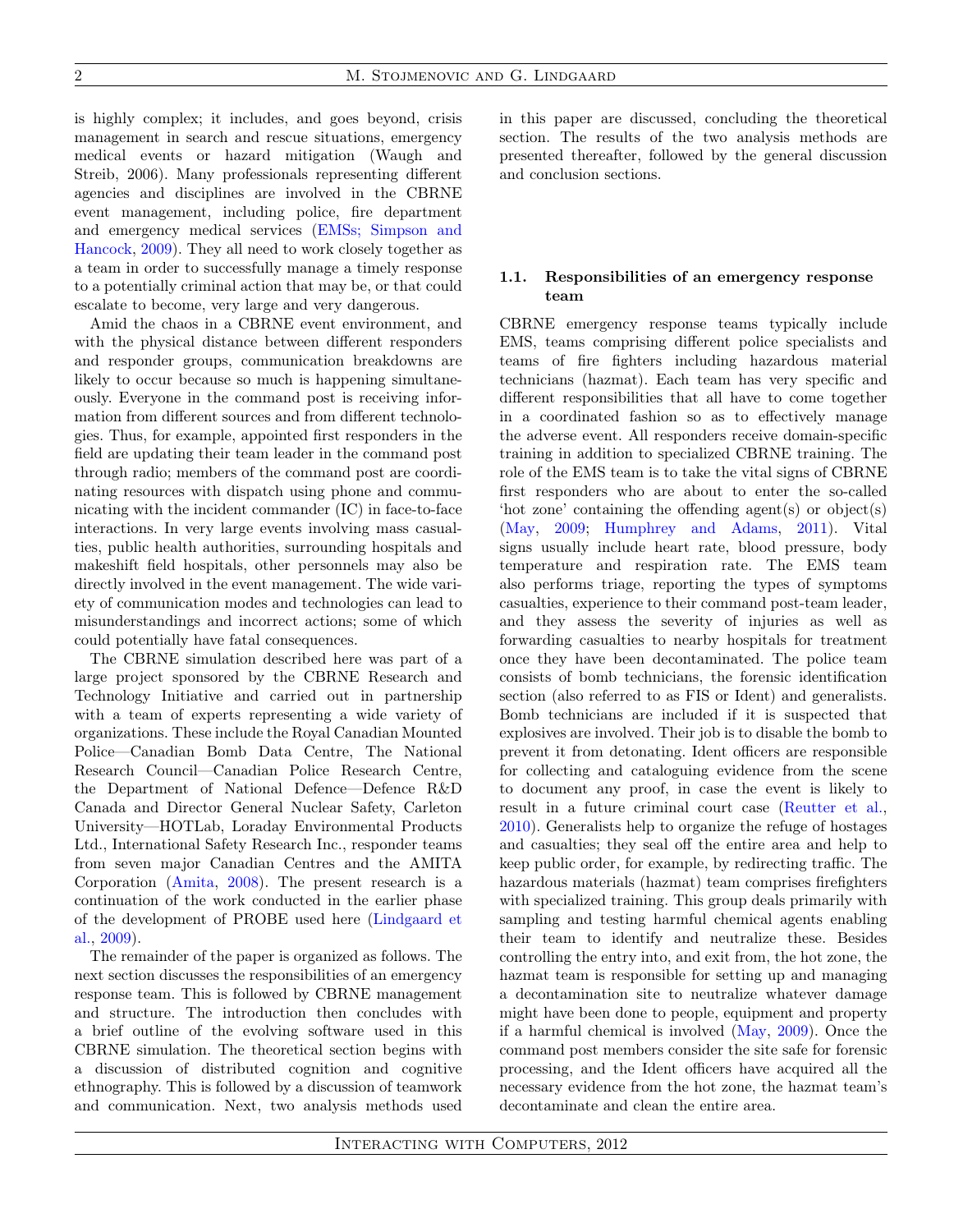#### 1.2. CBRNE management and team structure

The CBRNE event response team is comprises of a chain of command of responders with different responsibilities [\(Humphrey and Adams,](#page-14-4) [2011\)](#page-14-4). The structure of each event varies as a function of its size and complexity [\(Owen et al.,](#page-14-6) [2008\)](#page-14-6), and in many situations one person may perform multiple roles. In the Province of Ontario, Canada, there are up to three levels of operational response, depending on the magnitude and severity of the emergency and thus on the number of personnels required to respond [\(Emergency Management Ontario Ministry](#page-14-7) [of Community Safety and Correctional Services,](#page-14-7) [2008\)](#page-14-7). As shown in Fig. [1,](#page-2-0) the first responders deal with the dangerous situation in the hot zone in a hands-on manner. The responder team typically includes EMS paramedics, generalists, bomb technicians, Ident and forensic officers, firefighters and hazmat technicians [\(Van der Kleij et al.,](#page-15-2) [2009\)](#page-15-2).



<span id="page-2-0"></span>Figure 1. Response structure and positioning in the three zones. FR, first responders.

In larger events, the first responders report to their Ops officers who, in turn, report to their commanders, as shown in Fig. [1.](#page-2-0) In such cases, Ops teams representing each of the three agencies are set-up in different designated areas in the 'warm zone', the area directly surrounding the hot zone but that is not in immediate danger [\(Humphrey](#page-14-4) [and Adams,](#page-14-4) [2011\)](#page-14-4). The decontamination tent is also set up there and bridges to the cold zone. The Ops officers all work together to create and implement an incident action plan (Emergency Management Ontario Ministry of Community Safety and Correctional Services, 2008, 2009), which is a short-term to-do list. Ops officers manage the first responders in the hot zone and manage the deployed equipment, and they are responsible for keeping the commanders in the command post up-to-date [Emergency Management Ontario Ministry of Community](#page-14-7) [Safety and Correctional Services](#page-14-7) [\(2008\)](#page-14-7), [\(2009\)](#page-14-8); [\(May,](#page-14-3) [2009\)](#page-14-3). In smaller, less complex events, no Ops officers are required, and members of the command post adopt the Ops officers' responsibilities instead. The simulation

on which the present research was based include an Ops layer.

In any CBRNE event, the command post is always located in the cold zone or even further away from the scene, for the safety of the commanders. They are often also in contact with representatives from other agencies that only take part in event management under special circumstances (e.g. Health Canada, Public Safety Canada). The command post-team's objectives are to coordinate the emergency response to preserve life, maximize safety and diminish the threat while protecting the affected property, minimizing cross contamination, as well as preserving and collecting evidence [\(May,](#page-14-3) [2009\)](#page-14-3). Commanders approve the incident action plan [Emergency](#page-14-7) [Management Ontario Ministry of Community Safety and](#page-14-7) [Correctional Services](#page-14-7) [\(2008\)](#page-14-7)[,](#page-14-8) [\(2009\)](#page-14-8); they oversee their own agency's progress throughout the event response and are responsible for coordinating their agency's actions with the others. In addition, commanders are in charge of identifying and resolving response issues (e.g. a lack of equipment on site), providing advice to responders and implementing the action plan [Emergency Management](#page-14-7) [Ontario Ministry of Community Safety and Correctional](#page-14-7) [Services](#page-14-7) [\(2008\)](#page-14-7), [\(2009\)](#page-14-8). There are usually at least three commanders in the command post, one representing each of the police, fire and EMS agencies. Commanders also determine the level of personal protective equipment (PPE) that responders and casualties need to wear in the hot zone.

The IC is in charge of coordinating all participating professionals [\(Moynihan,](#page-14-9) [2009\)](#page-14-9); [\(EMSs; Simpson and](#page-15-1) [Hancock,](#page-15-1) [2009\)](#page-15-1). The IC communicates with, and gives orders to, all officers in the event. In addition, he or she can veto the incident action plan and, in some cases, their approval might also be necessary. If the action plan is vetoed, the IC is responsible for providing alternatives [\(Jederberg et al.,](#page-14-10) [2002\)](#page-14-10). Ideally, the IC is even further removed from the hot zone and separated from the command post for safety reasons. However, the IC usually spends a great deal of time with the commanders in the command post.

As the command post-team makes the crucial strategic event management decisions, it is considered the most important team. Therefore, this research focused on that team.

## 1.3. Brief outline of PROBE and accompanying applications

PROBE is a CBRNE management decision-support system. Its purpose is to aid interoperability among the response agencies by recording, storing and sharing CBRNE event information [\(Amita,](#page-14-1) [2008\)](#page-14-1). The user population comprises predominantly commanders and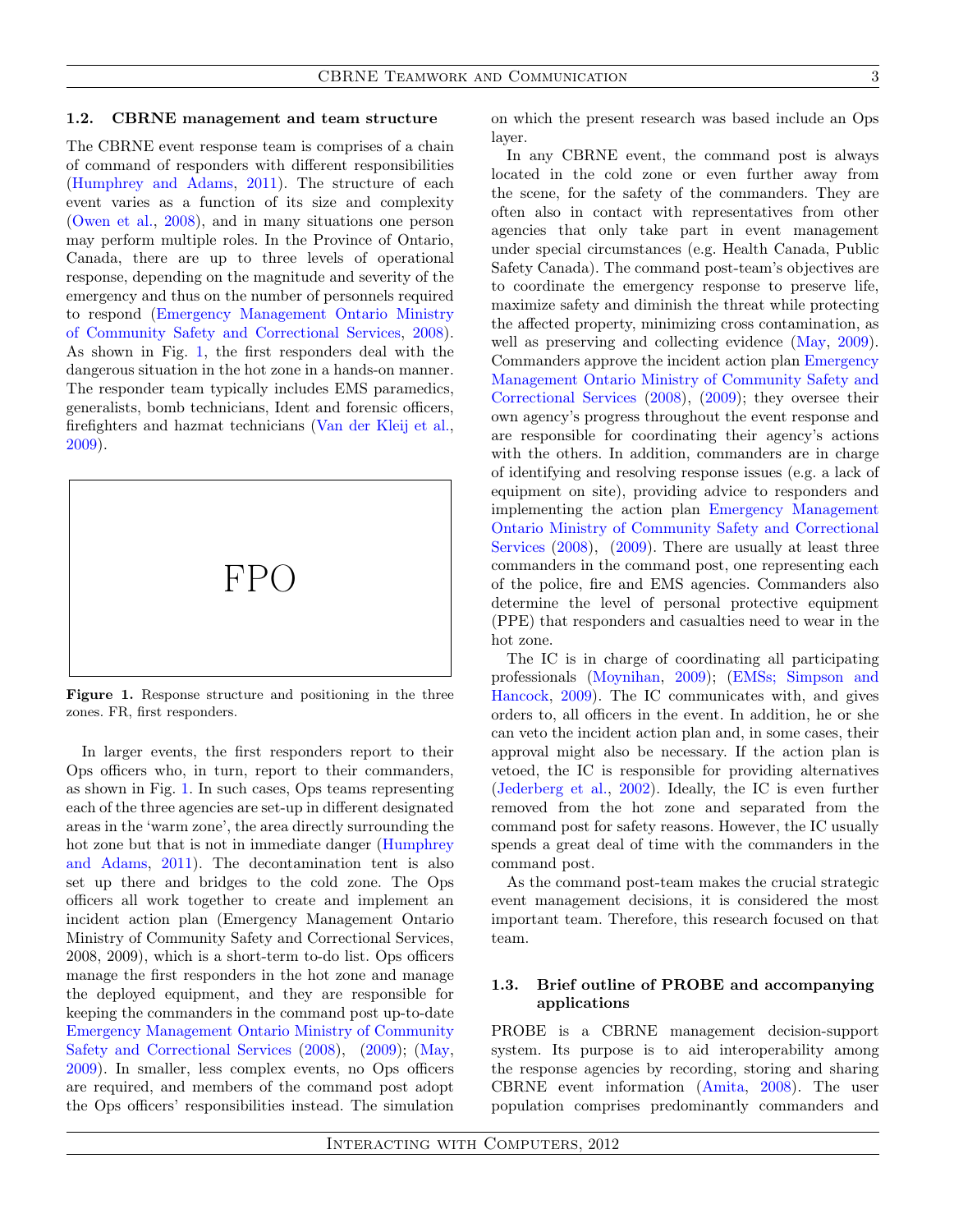4 M. Stojmenovic and G. Lindgaard

operations officers involved in the event management. PROBE provides a suite of CBRNE management applications, CBRNE databases, standardized forms, automated evidence collection using RFID tags and information on patient triage. The suite includes applications for hazmat technicians, for example, the chemical biological response aid, a large chemical database that includes another application, PALM Emergency Action for Chemical-WMD (PEAC-WMD). It stores information on chemicals that help to identify and render CBRNE materials safe [\(Amita,](#page-14-1) [2008\)](#page-14-1). To support the bomb technicians, Socius, a database in which RCMP bomb technicians enter and store textual and photographic records of incidents involving explosive devices [\(Amita,](#page-14-1) [2008\)](#page-14-1), is already fully functional. Finally, the Rapid Triage Management Workbench (RTMW) and the Medical Command Post (MedPost) are designed to support EMS efforts. The RTMW [\(Moynihan,](#page-14-9) [2009\)](#page-14-9), shown in Fig. [2,](#page-3-0) tracks casualty information in one central database allowing all treatment centres, alternate care facilities and hospitals to work with the same information. The MedPost application, an overview which is shown in Fig. [3,](#page-3-1) is designed to help medical decision-makers gain access to timely and accurate medical information in their effort to save lives. As the figure shows, it provides caregivers with a higher level view, helping them to identify, isolate and manage disease outbreaks and alert public health communities, as necessary, regardless of the magnitude of the event. It is thus particularly useful in the face of a potential radiological or nuclear threat.

In addition to linking all of these applications, PROBE will also be capable of supplementing real-time communication across agencies. This is especially important for the commanders located in the command post where it is often very busy and noisy, with multiple radios going simultaneously, and people coming and going. The mode of communication is predominantly face-to-face and via radio [\(Humphrey and Adams,](#page-14-4) [2011\)](#page-14-4). PROBE will not replace the radios. Rather, it records and integrates



Figure 3. An overview of the MedPost system.

<span id="page-3-1"></span>communications and information during a CBRNE event, which also helps the commanders to produce their incident report after the event.

# 2. THEORETICAL FRAMEWORK: DISTRIBUTED COGNITION AND COGNITIVE ETHNOGRAPHY

In the late 1980s, Hutchins examined the phenomenon of shared knowledge and proposed what he called distributed cognition [\(Hutchins,](#page-14-11) [1995\)](#page-14-11). According to this framework, knowledge and thought processes are shared between an individual and the individual's social (i.e. other people) and physical (i.e. tools and artefacts) environments [\(Hollan et al.,](#page-14-12) [2000\)](#page-14-12). The aim is to explain the interactions and exchanges of information between the individual and these environments. When investigating group work, researchers examine people's activities, communications and artefact interactions through detailed ethnographic study [\(Rogers,](#page-15-3) [2006\)](#page-15-3). Studying the interactions between people and technology is fruitful for understanding the role and function of the relevant technology [\(Rogers](#page-15-4) [and Brignull,](#page-15-4) [2003\)](#page-15-4); [\(Kirsh,](#page-14-13) [2004\)](#page-14-13). Hutchins also coined the term 'Cognitive Ethnography', in which a researcher spends a lot of time in the field [\(Lewis,](#page-14-14) [1985\)](#page-14-14). Cognitive

<span id="page-3-0"></span>

Figure 2. An overview of the RTMW software.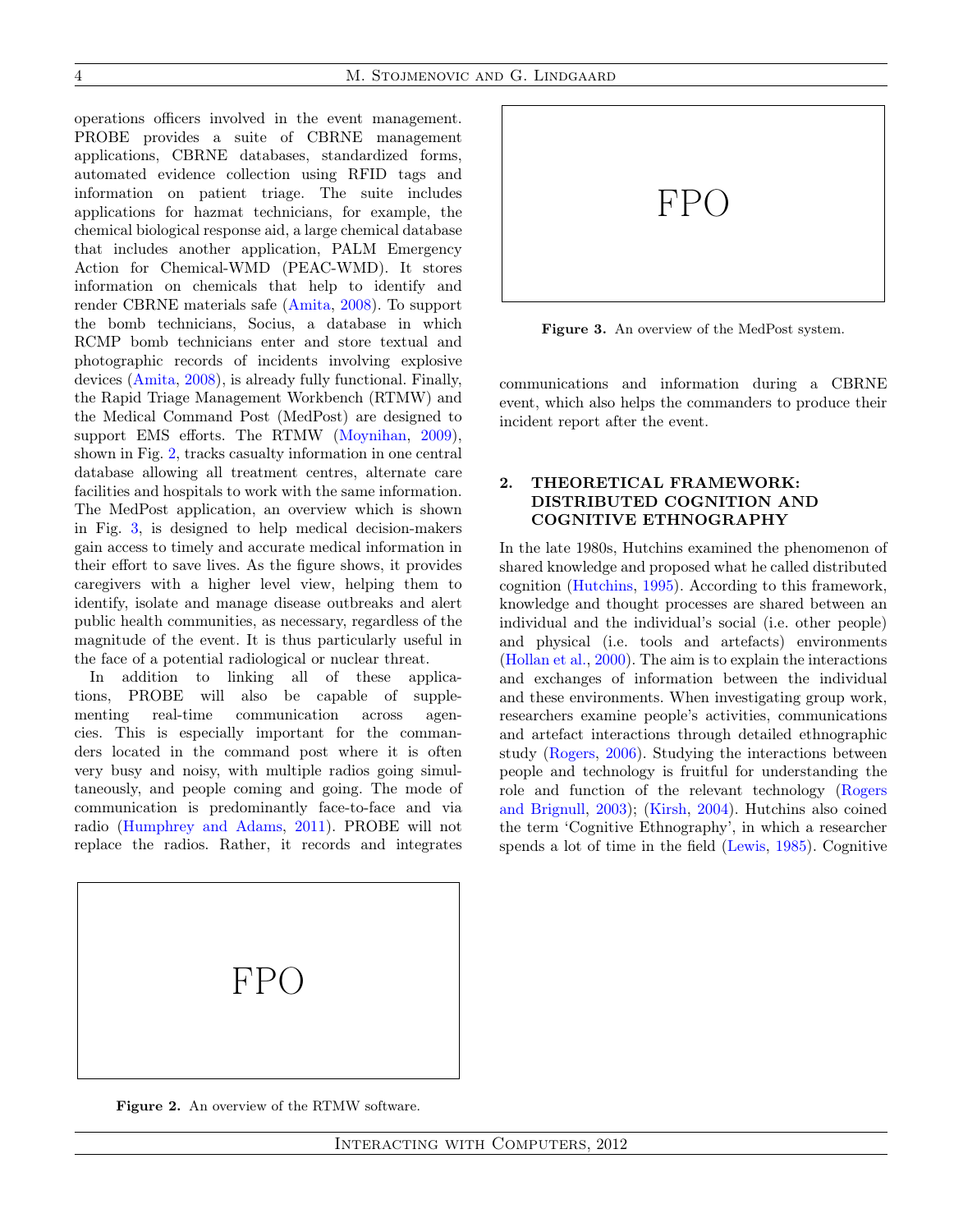ethnography provides data that can then be explained by distributed cognition [\(Hollan et al.,](#page-14-12) [2000\)](#page-14-12). It assumes that human communication and activity, including breakdowns, are meaningful and culturally determined. Cognitive ethnography was useful in the present research [\(Dubbels,](#page-14-15) [2011\)](#page-14-15), as it allows for analysis of the way artefacts are used [\(Williams,](#page-15-5) [2006\)](#page-15-5). Distributed cognition and cognitive ethnography were therefore employed in the data collection process.

# 2.1. Teamwork and communication

Given that different agencies share the management of CBRNE events, excellent teamwork is essential. Teamwork is the interaction of two or more individuals working together to accomplish a common goal [\(Kozlowski and](#page-14-16) [Bell,](#page-14-16) [2003\)](#page-14-16) which, in the CBRNE event, is the management of the crisis [\(Moynihan,](#page-14-9) [2009\)](#page-14-9). To manage an event effectively, each team member is assigned specific tasks, much like each agency's responsibilities are divided among its members. Effective team coordination and collaboration [\(Reddy and Spence,](#page-14-17) [2008\)](#page-14-17) involving extensive information exchange [\(Mickan and Rodger,](#page-14-18) [2005\)](#page-14-18) is essential to accomplish those tasks. Communication enables the planning of actions and the forwarding of updates to alter action plans [\(Hazlehurst et al.,](#page-14-19) [2007\)](#page-14-19), and it can also help teams recover from interruptions [\(Orasanu,](#page-14-20) [1994\)](#page-14-20). Teamwork effectiveness can be measured by examining communication between team members [\(Bowers,](#page-14-21) [1998\)](#page-14-21).

Instances of communication can vary in effectiveness. Communication is effective when the meaning of a message is successfully conveyed from speaker to listener. Closed loop is one of the most common examples of effective communication. It comprises three main parts: (i) the speaker initiates a message; (ii) the intended listener receives, interprets and acknowledges receipt of the message and (iii) the speaker ensures correct reception and interpretation of the message [\(Salas et al.,](#page-15-6) [2009\)](#page-15-6). In a CBRNE command post, an instance of closed-loop communication could be something like this: the hazmat commander tells the EMS commander that there are 20 casualties in the hot zone; the EMS commander responds that he will send the paramedics in, and the hazmat commander closes the loop by saying 'O.K.'. Closed-loop communication is a good indicator of successful teamwork leading to successful team performance. For the purpose of this research, instances of effective communication were operationalized as closed-loop communication.

Communication breakdowns are defined as faulty verbal interactions and appear in the forms of ineffective timing (i.e. late), incomplete and/or inaccurate content and key individuals not being informed [\(Lingard et al.,](#page-14-22) [2004\)](#page-14-22). Breakdowns are important indicators of teamwork effectiveness and hence also of team performance.

Interruptions are one type of essential breakdowns in the CBRNE event because they often update team members on the constantly changing environment, enabling them to fine-tune the management of their response. Indeed, there would be little or no progress in the shared understanding and knowledge of the event without interruptions. However, the effectiveness of the event management could suffer when an interruption is not managed appropriately, for example, in the event of an incomplete or inaccurate update, or when an important issue noted earlier has been forgotten. A command post member whose attention is constantly shifting between her radio and her command post-team members may not have all current status information of the event. Information communicated among commanders may be incorrect, and/or messages may be overlooked, missed or forgotten, all of which may decrease the effectiveness of the emergency response.

Open loop is another example of ineffective communication. It can occur when a speaker initiates a message, for example, a question, which is then either not received, not interpreted, acknowledged or answered [\(Salas et al.,](#page-15-6) [2009\)](#page-15-6). Communication breakdowns such as open looped communications increase the probability of errors. For the purpose of this research, several types of ineffective communication were analysed, including ineffective timing, key individuals not being informed and open-loop communication.

To gain an understanding of teamwork and communication, one first needs to identify where, when, why and how often different communication breakdowns are likely to occur, along with other errors in event management most readily uncovered by examining communication breakdowns. Two communication aspects were important in this research, namely the types of utterances and the topics of communication. Communication analysis and content analysis were therefore applied to the data.

#### 2.2. Communication analysis

Communication analysis involves the categorization of the topic (e.g. equipment, personnel, etc.) and the type of utterance (e.g. question, answer, etc.; [\(Kramer,](#page-14-23) [2009\)](#page-14-23); [\(Parush et al.,](#page-14-24) [2011\)](#page-14-24). [\(Hazlehurst et al.,](#page-14-19) [2007\)](#page-14-19) studied coordination and collaboration among team members in a hospital environment by focusing their analysis solely on the type of verbal exchange. This was done here as well. The type of utterance helps to understand the information flow by demonstrating when information is needed (e.g. question) and when it is being shared (e.g. update). Sequences of communication types were examined for effective and ineffective communications.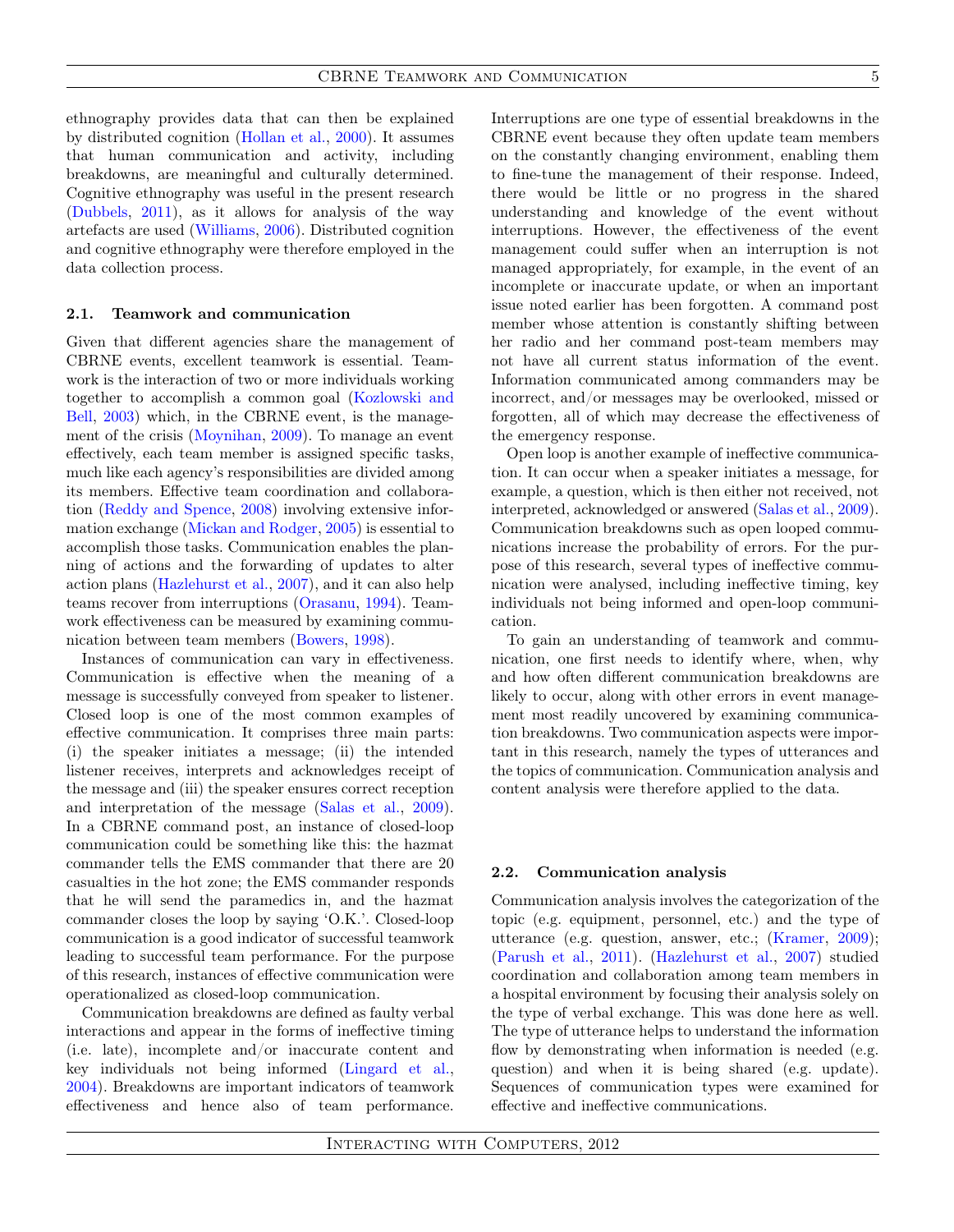## 2.3. Content analysis

Content analysis is a widely used technique [\(Hsieh](#page-14-25) [and Shannon,](#page-14-25) [2005\)](#page-14-25). The communication topic is another aspect necessary for a thorough assessment of communication and teamwork in the command post. In latent inductive analysis, a researcher gradually generates topic categories, as they emerge from the data. Here, evidence of communication breakdowns was uncovered to understand communication and teamwork in the CBRNE event management environment.

# 3. METHOD

#### 3.1. Participants

A total of 14 experts participated in the study, representing 3 hazmat experts, 3 EMS officers, 3 police officers, 2 PROBE scribes, 2 event coordinators and 1 software developer for PROBE. Of these, five were in the command post (one EMS, one hazmat commander and his scribe, the police department IC commander and his scribe), and three were Ops officers (one per agency). The scribes' role was to transcribe into PROBE what the commanders communicated to other members of the response team. While the IC was in charge of managing the CBRNE event, the event coordinators were in charge of managing the logistics such as monitoring the progression of the scenario and planning lunch. Participation in the simulation was a part of their normal day jobs; permission for the researchers to be present had been granted a priori by all concerned.

## 3.2. Design

Two researchers located in the command post observed the command post-team members during the simulation, from opposite sides of the room.

#### 3.3. Apparatus

Each researcher was equipped with a video camera (Sony Handycam DCR-SR-300 HDD) and three stationary audio recorders (Olympus WS-311M Digital Voice Recorder) were located in different areas of the command post in which four laptop computers were set up (one per EMS, hazmat, police; one for the IC). Each commander's radio was running at a unique frequency. An additional radio allowed the commanders to listen to communication between the Ops officers located in different areas of the warm zone. As far as possible, these conversations were captured. Verbatim utterance transcriptions were transferred to NVivo 9.0 for further analyses.

#### 3.4. Procedure

The event organizers first explained to the participants about the purpose of the researchers' presence and task. Then, participants read and signed the ethics approved informed consent form before the researchers proceed to the command post for their observations. All verbal interactions in person, radio and software communications were recorded. At the end of the event, all commanders were given debriefing forms, thanking them for participating. Finally, a briefing session was held for all the expert participants.

#### 3.5. Data analysis

In an effort to reconstruct the entire event, all video and audio recordings were transcribed ad verbatim and merged into a single file to compare activities across all command post-team members. Recordings were viewed multiple times to identify and verify the identity of the speakers and listeners of verbal communications. To focus the analysis, any talk unrelated to the event management was removed from the transcript.

Table [1](#page-6-0) shows the minute-by-minute formatting of the transcript. The leftmost column shows the time of observations, followed by the source of the original data (video/audio/notes). The three rightmost columns show the data obtained from each agency. All utterances were coded digitally. For the communication analysis, the researcher focussed on the types of utterances and on the communication topics and contents in the latent inductive content analysis. Meaning was extrapolated from the categories to identify and compare instances of effective and ineffective communications. To allow the calculation of the inter-rater reliability of both analysis methods, another researcher independently categorized each sentence from a randomly selected 10% of the transcript by the type and content of communication using Cohen's kappa. This result is reported; any disagreements between the two raters were settled by negotiation.

## 4. RESULTS

The results are presented in the following sections. A description of the event is provided first, followed by the communication analysis findings reporting instances of effective and ineffective communications. Next, the latent inductive content analysis results are shown in which the severity of ineffective communications was assessed. Then, the inter-rater reliability of the two analysis methods is presented. Thereafter, a summary of communication and teamwork is presented, and finally the CBRNE simulation event management goals are outlined.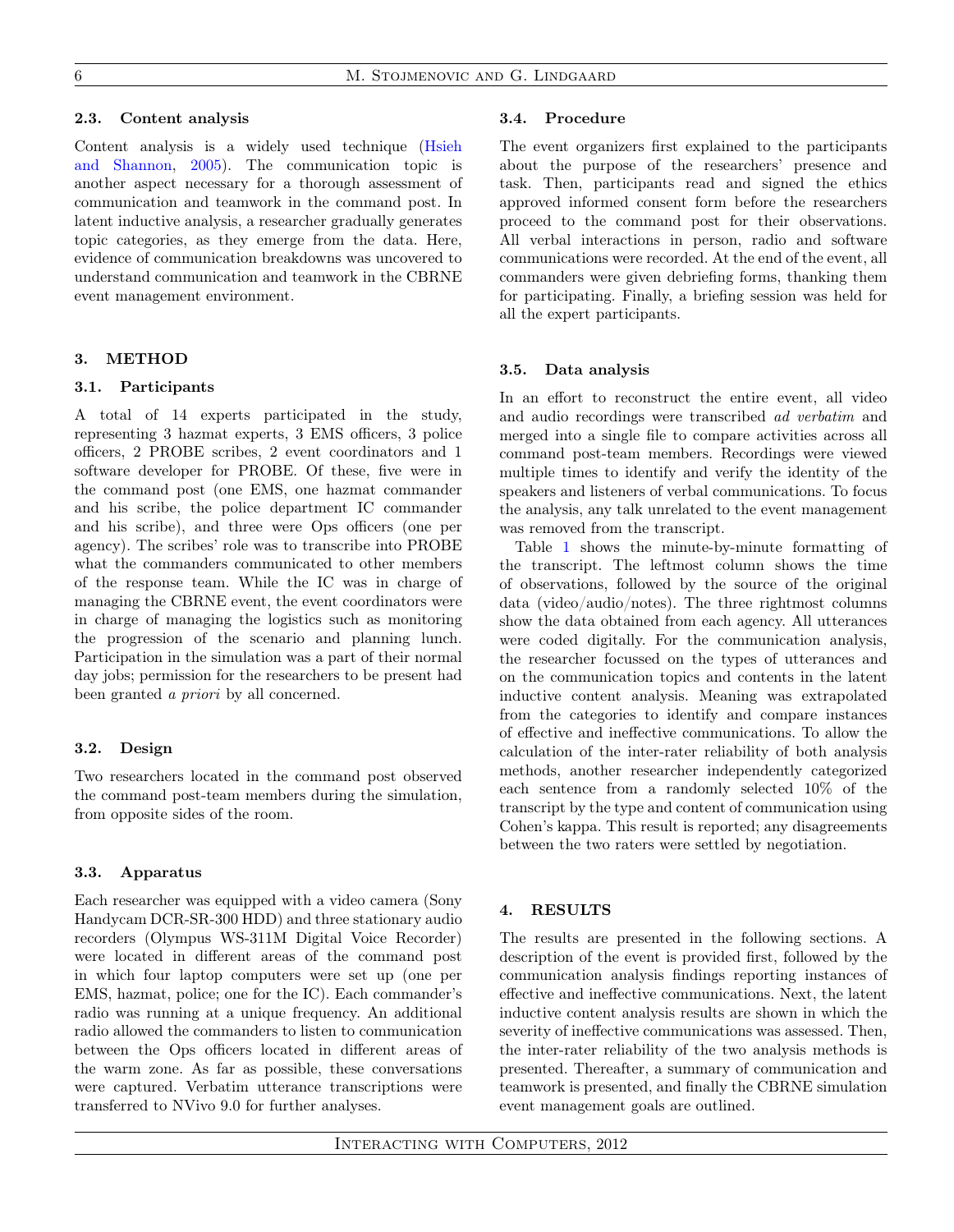<span id="page-6-0"></span>CBRNE TEAMWORK AND COMMUNICATION 7

| Time  | Source                | EMS                                                                                                         | Police                                | Hazmat                                                       |
|-------|-----------------------|-------------------------------------------------------------------------------------------------------------|---------------------------------------|--------------------------------------------------------------|
| 10:33 | Video File:<br>141203 | Radio 1 $(X)$ : Can I get an<br>update on XYZ?<br>X (Radio): Yea, XYZ has been<br>ordered and is on the way | $Z$ (Radio 3): It's<br>green and blue | Radio $2(Y)$ : Exercise, exercise<br>exercise—Haz responding |
| 10:34 |                       | Radio $1(X)$ : Thank you                                                                                    | Right?                                |                                                              |

Table 1. Format of the transcript used for data analysis.

# 4.1. Event description

According to the scenario prepared for the simulation, police officers were said to have found a makeshift lab in one of the on-site storage containers in the Port of Saint John. This area was labelled the hot zone. A command post was set-up to manage the emergency response from the cold zone. The data were divided into two phases, comprising approximately an hour and a half each, because two separate incident action plans were prepared during the simulation. Phase 1 was executed as the first group of responders went into the hot zone to gather information on the severity and magnitude of the situation. They found hydrochloric acid and potassium cyanide. Later, an activated bomb was detected as well. Phase 1 therefore ended with the deactivation of the bomb and the removal of casualties from the hot zone. Phase 2 involved the planning and execution of the second incident action plan, for the re-entry of police and hazmat first responders into the hot zone for evidence collection and clean-up. EMS officers remained on standby in the warm zone, just in case.

## 4.2. Communication analysis results

The communication analysis, divided into two steps, focussed on utterance types. In the first step, each utterance was coded by type, as these emerged from the raw transcript data. The second step identified the sequences of effective and ineffective communications.

## 4.2.1. Step 1: coding results

Some 15 categories emerged from the transcript, as seen in the leftmost column of Table [2.](#page-7-0) Definitions are given in the middle column, and the rightmost column gives examples of the utterance types uncovered.

There were a total of 1897 utterances in the entire simulation. The volume of communication was fairly similar in Phases 1 and 2. Anecdotally, there seemed to be more activity in Phase 1 in which the most dangerous parts of the event were handled: the chemical was neutralized, victims were found and removed from the hot zone and the bomb was deactivated. One would have expected a high frequency of communication, allowing commanders to organize the response, leaving little need for activity in Phase 2. However, the commanders were more involved in altering the second incident action plan for re-entry into the hot zone for clean-up and evidence collection than for the first incident action plan.

The most frequent utterance types were questions, statements, answers and acknowledgments.

Questions were expected to comprise the most frequent type of utterance because the intense decision-making efforts require individuals to obtain and share information. If important information necessary to make the correct decision about a plan of action is missing, then the only way to proceed is to ask a question to obtain that information.

Answers were also among the most frequently occurring utterance types. If all communications had been closed loop, the number of questions and answers should have been almost equal. Instead, several instances of ineffective, open-loop communication were uncovered. These are discussed later.

Statements included all facts and ideas which were verbalized very frequently.

Explanations were elaborations on any utterance, raising their frequency as many utterances such as answers and statements was elaborated upon by explanations.

Acknowledgments also occurred frequently, possibly because acknowledgments were universal responses to all types of utterances, except attention requests and questions, informing the speaker that the listener had received the message. Because communication analysis requires categorization of each utterance in isolation, it leaves the analysis devoid of context, prompting analysis of utterance sequences, described later.

Repetitions and updates occurred with medium-to-low frequency when a responder forwarded newly learned or planned information down the chain of command. It was anticipated that more of these would occur between the commanders and the Ops officers, because newly acquired information would help to plan the response, and the plan needs to be passed down the chain of command. Contrary to earlier studies of CBRNE event management [\(Stojmenovic et al.,](#page-15-0) [2011\)](#page-15-0), the commanders' main function here was to approve the incident action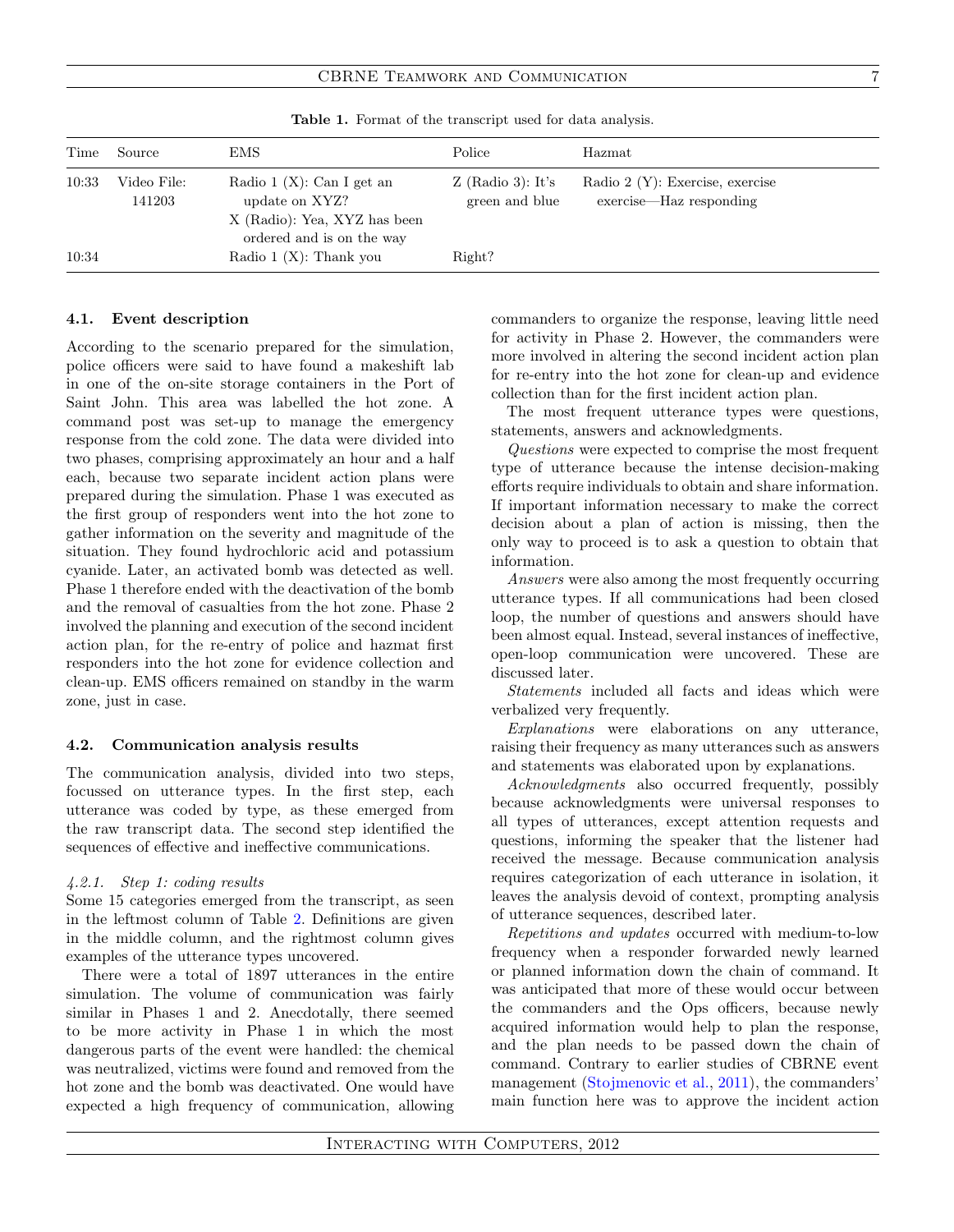## 8 M. STOJMENOVIC AND G. LINDGAARD

| Utterance Type            | Definition                                                                                                                            | Example                                                                                            |
|---------------------------|---------------------------------------------------------------------------------------------------------------------------------------|----------------------------------------------------------------------------------------------------|
| Acknowledgment            | Responses from the listener of a communication,<br>letting the speaker know that (s)he had<br>received the message                    | Yeah; ok; roger; $10-4$                                                                            |
| Answer                    | Responses specific to questions                                                                                                       | It was red                                                                                         |
| <b>Attention Granting</b> | In response to attention requests, letting the<br>speaker know that the listener is paying<br>attention and communication can proceed | Ops(K):Go ahead                                                                                    |
| <b>Attention Request</b>  | Demands for awareness, from speaker to listener,<br>precede a communication                                                           | $HCo$ (HOp): Operations officer, this is<br>fire in command                                        |
| Clarification Granting    | Clarifying or rewording a previous communication                                                                                      | Yea, today                                                                                         |
| Clarification Request     | Asking for clarification on a previous<br>communication                                                                               | Do you mean today?                                                                                 |
| Complaint                 | Expressions of discontent                                                                                                             | I would never use this.<br>It's not working for me                                                 |
| Explanation               | Justifications and reasons for giving a previous<br>communication                                                                     | Here's why this is important: 'cuz<br>they are going to meet and create<br>an incident action plan |
| Joke                      | Intended to amuse, important for alleviating<br>stress in the command post                                                            | Fire to police: Do you want to let<br>them know that firefighters are<br>awesome?                  |
| Order                     | Instructions or commands to further action                                                                                            | IC to HCo: So I am gunna need you<br>to call your fire Ops                                         |
| Question                  | Requests for information                                                                                                              | What colour was it?                                                                                |
| Repetition                | Forwarding newly learned or planned information<br>down the chain of command                                                          | HCo to HOps: The incident action<br>plan has been signed                                           |
| Statement                 | Expressions of ideas or facts                                                                                                         | That's all I can tell you                                                                          |
| Suggestion                | Proposals of possible solutions to problems                                                                                           | You might be able to get it by clicking<br>here                                                    |
| Update                    | Providing the most recent information available                                                                                       | Just to let you know, we just found an<br><b>IED</b>                                               |

<span id="page-7-0"></span>Table 2. Communication analysis types of utterances, as they emerged from the entire transcript.

plans. This required less updating from the Ops officers because many details were grouped in the action plans. The commanders discussed these action plans and forwarded the documents, again grouping many details, thereby reducing the need for repetitions.

Clarification requests and grants occurred quite infrequently. When an intended listener failed to understand or hear an utterance, such as a question, he would request a clarification. This resulted either in a repetition of the utterance or in rephrasing it. Therefore, clarification grants followed only clarification requests. The number of clarification requests by far exceeded the number of clarification grants, especially in Phase 2, indicative of open-loop communication.

Orders and suggestions were rarely observed. As became clear during the data analysis, the commanders' main role was to communicate to acquire information on proceedings in the hot zone and to approve the incident action plans. They acquired information mainly through questions, answers and updates.

Jokes and complaints were the two least frequent types of utterances in the entire event. However, jokes helped lighten the mood in the command post. Complaints were mainly about PROBE and not related to the event management.

#### 4.2.2. Step 2: utterance sequence analyses

Since communication analysis requires examination of each utterance in isolation to categorize communications by type, this method did not lend itself to identify effective and ineffective communications. To achieve that, sequences of communication belonging together were therefore identified and classified separately. A total of 78.9% of all communication instances (Phase 1:  $n = 136$ ; Phase 2:  $n = 133$ ) were found to be effective. However, six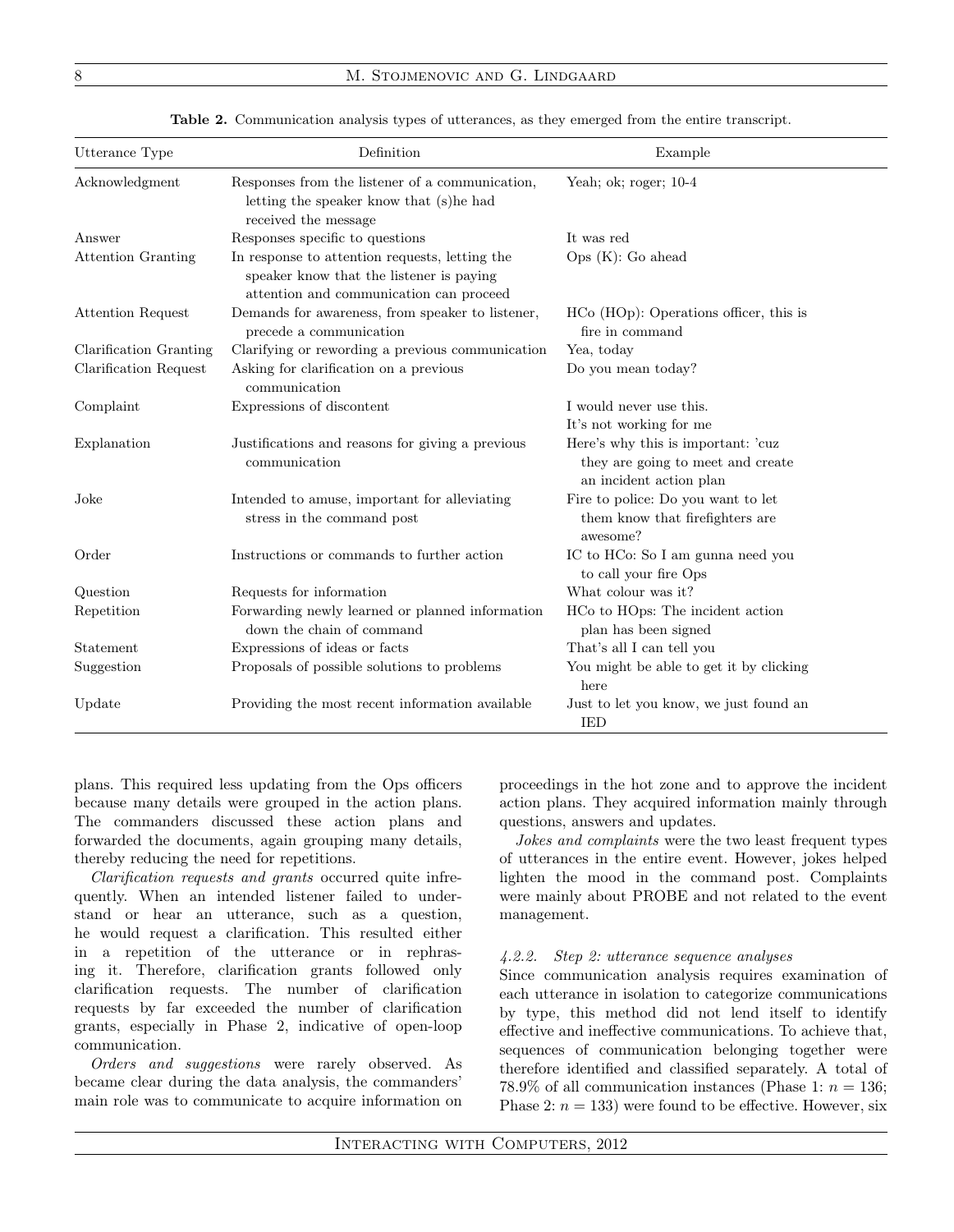types of ineffective communication were also identified as shown in Table [3.](#page-8-0) The leftmost column shows the 21.1% ineffective communications (Phase 1:  $n = 39$ ; Phase 2:  $n = 33$ ). The middle two columns show the frequency of each type of ineffective communication in Phases 1 and 2, and the rightmost column shows the total.

Open-Loop Communications occurred most frequently, with more than twice the number of these occurring in Phase 2 than in Phase 1. They comprised unanswered questions, unfilled clarification requests, requests for attention and unacknowledged communication. Some of these may have been miscategorized because non-verbal communications were not recorded, because the video recordings captured mainly the commanders' backs and their interactions with PROBE, making it impossible to capture gestures and facial expressions as well.

PROBE-related issues comprised two types, namely a lack of familiarity with PROBE and software shortcomings/mishaps. The main issue was that not all communications were received via PROBE because the users did not know, or could not recall, how PROBE's communication application worked. All but one of the participants using PROBE had taken a 1-day PROBE training session the day before the event. Apparently, there were too many functions for everyone to recall when using PROBE for the first time. Communication sent via PROBE first went to the IC, who then needed to forward it to everyone else. The IC's scribe had not received PROBE training and did therefore not know of this requirement or how to forward messages. Another problem was that some screens did not populate automatically, need to be refreshed manually. The EMS commander, who did not rely on a scribe, had forgotten this. The Ops officer attempted to communicate with the EMS commander through PROBE, but the messages were not received because of the need to refresh the incident report page manually. Believing that the IC scribe was not forwarding relevant information, the EMS commander searched in vain for information, relying heavily on radio communication for a large part of the event response.

<span id="page-8-0"></span>Table 3. Ineffective communications during the CBRNE simulation.

|                            | Event phase |                 |       |
|----------------------------|-------------|-----------------|-------|
| Ineffective communications |             | Phase 1 Phase 2 | Total |
| Open loop                  | 8           | 18              | 26    |
| PROBE error                | 14          | 3               | 17    |
| Misunderstanding           | 4           | 6               | 10    |
| Time lag                   | 5           |                 | 9     |
| Key individuals uninformed | 4           | 2               | 6     |
| Incomplete information     | 4           |                 |       |

Once the PROBE developer reminded her that the screen had to be refreshed to receive updates, this problem was solved. The EMS commander was then flooded with the previously missed messages. Although most PROBE functions did work as intended, the sending and receiving of attached files, such as the incident action plan, did not. The failure to receive messages sent via PROBE may be explained in two ways. One is that the users did not remember how to send messages correctly; the second could be related to PROBE's network strength. According to the developer, PROBE uses protocols similar to the internet, but in a private and secure intranet connection. Apparently, the wireless intranet connection was weak because the laptops were distributed in the various Ops and command post locations that were further apart than had been anticipated. In addition, the network hardware selected for the prototype ultimately had problems when situated within the vehicles themselves, i.e. the strength of the device was insufficient to penetrate the steel/insulated walls of the vehicles. This problem can be solved with a device capable of sustaining a stronger signal and system tuning. The severity of these problems is addressed in the latent inductive content analysis section.

As Table [3](#page-8-0) shows, the remaining types of ineffective communications occurred rather infrequently.

#### 4.3. Latent inductive content analysis results

To assess the severity of the ineffective communications noted above, the latent inductive content analysis focussed on the topic of utterances. It was also divided into two steps: (i) coding each utterance by topic as it emerged from the data and (ii) determining the severity of each.

#### 4.3.1. Step 1: coding

Seven content categories emerged from the transcript are presented in Table [4](#page-9-0) with definitions. The leftmost column shows the topic categories; the middle column shows the definition of each topic; and the rightmost column shows an example of each topic. All utterances were coded as one of these utterance topics.

Table [5](#page-9-1) shows the number of times a topic was mentioned during the CBRNE simulation. The leftmost column shows the utterance topic. The middle two columns show the frequency with which each topic occurred in Phases 1 and 2. The rightmost column shows the total frequency of topic utterances.

PROBE was the most talked-about topic throughout, accounting for nearly one-half of the utterances (48.9%, as seen in Table [5.](#page-9-1) It was discussed more frequently in Phase 1 than in Phase 2, mainly because the users were familiarizing themselves with it, sharing their first impressions, concerns and advice on how to use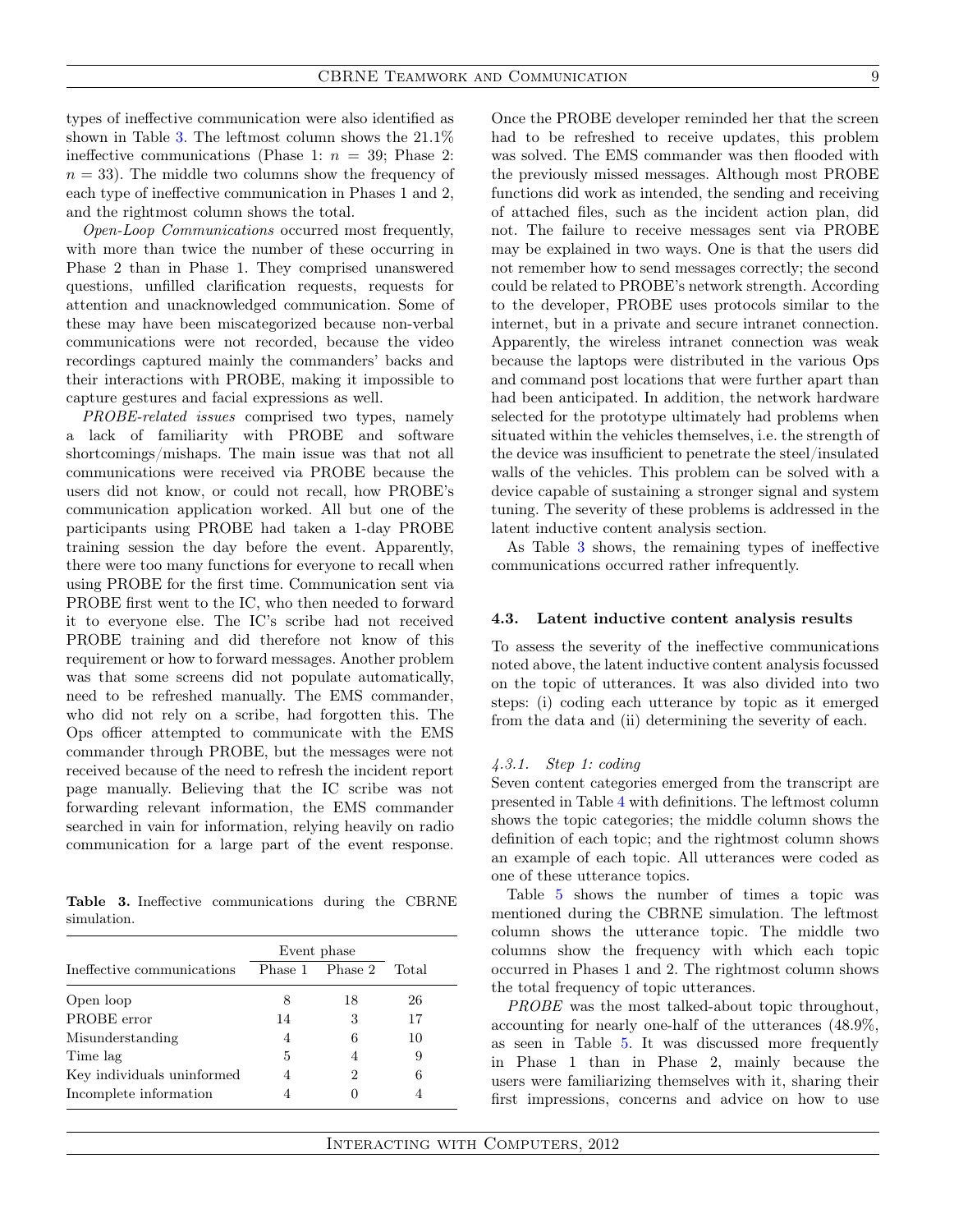| Topic           | Definition                                                                                                                                                     | Example                                                                            |
|-----------------|----------------------------------------------------------------------------------------------------------------------------------------------------------------|------------------------------------------------------------------------------------|
| Action Plan     | An utterance was considered to be about the action<br>plan if it had to do with the CBRNE<br>response-planning process                                         | Did you sign the action plan?                                                      |
| Communication   | The topic of an utterance was considered<br>communication if it was about talking to or<br>contacting others, unrelated to communication<br>done through PROBE | Did she just say something?                                                        |
| Equipment       | If the utterance was about any CBRNE response tool<br>(except PROBE), then it was labelled as<br>equipment                                                     | A level B suit would be sufficient, really                                         |
| Event           | If the utterance was about the management of the<br>simulation (unrelated to the CBRNE threat), it<br>was about the event                                      | Lunch will be served on the fly                                                    |
| Offending Agent | If the utterance was about the CBRNE threat, then<br>the topic was offending agent                                                                             | We've just found an IED                                                            |
| Personnel       | If the utterance was about the staff, then the topic<br>was personnel                                                                                          | I need a paramedic in the hot zone                                                 |
| PROBE           | If the utterance was about the advanced prototype<br>or an action associated with it, then the topic was<br>PROBE                                              | Scribe: did you get any updates from me<br>there? I tried to send it through there |

<span id="page-9-0"></span>Table 4. Content of communication definitions found in the entire CBRNE simulation.

<span id="page-9-1"></span>Table 5. Latent inductive content analysis category totals from the CBRNE event.

|                 |         | Event phase |       |  |
|-----------------|---------|-------------|-------|--|
| Topic           | Phase 1 | Phase 2     | Total |  |
| PROBE           | 487     | 316         | 803   |  |
| Action plan     | 107     | 161         | 268   |  |
| Personnel       | 92      | 68          | 160   |  |
| Event           | 47      | 95          | 142   |  |
| Equipment       | 53      | 62          | 115   |  |
| Communication   | 25      | 54          | 79    |  |
| Offending agent | 58      | 17          | 75    |  |
| Total           | 869     | 773         | 1642  |  |

PROBE. The popularity of PROBE suggests that the command post-team members were not as preoccupied with the CBRNE mission as had been observed in two previous simulations. We had therefore expected that discussion would focus on the action plan, equipment and other response-related issues. As such, PROBE communications were only of marginal importance to the event outcome. The hazmat commander even chose to forgo a situation status update to learn more about PROBE instead. A situation status update is a meeting between the Ops officers and the commanders in which everyone reports their team's progress. Another reason for this prominence of PROBE-related utterances was that the Ops officers did most of the planning, leaving only the approval of the incident action plans to the commanders, giving the commanders more time to explore PROBE. Because the commanders also relied heavily on PROBE for communication, it was talked about with regards to obtaining information from the Ops officers and forwarding messages down the chain of command. Occasionally, this led to ineffective communication, the severity of which is discussed later in this section.

Planning the CBRNE event management was the second most frequently observed topic, followed by personnel, event, equipment, communication and the offending agent(s). Although the command post-team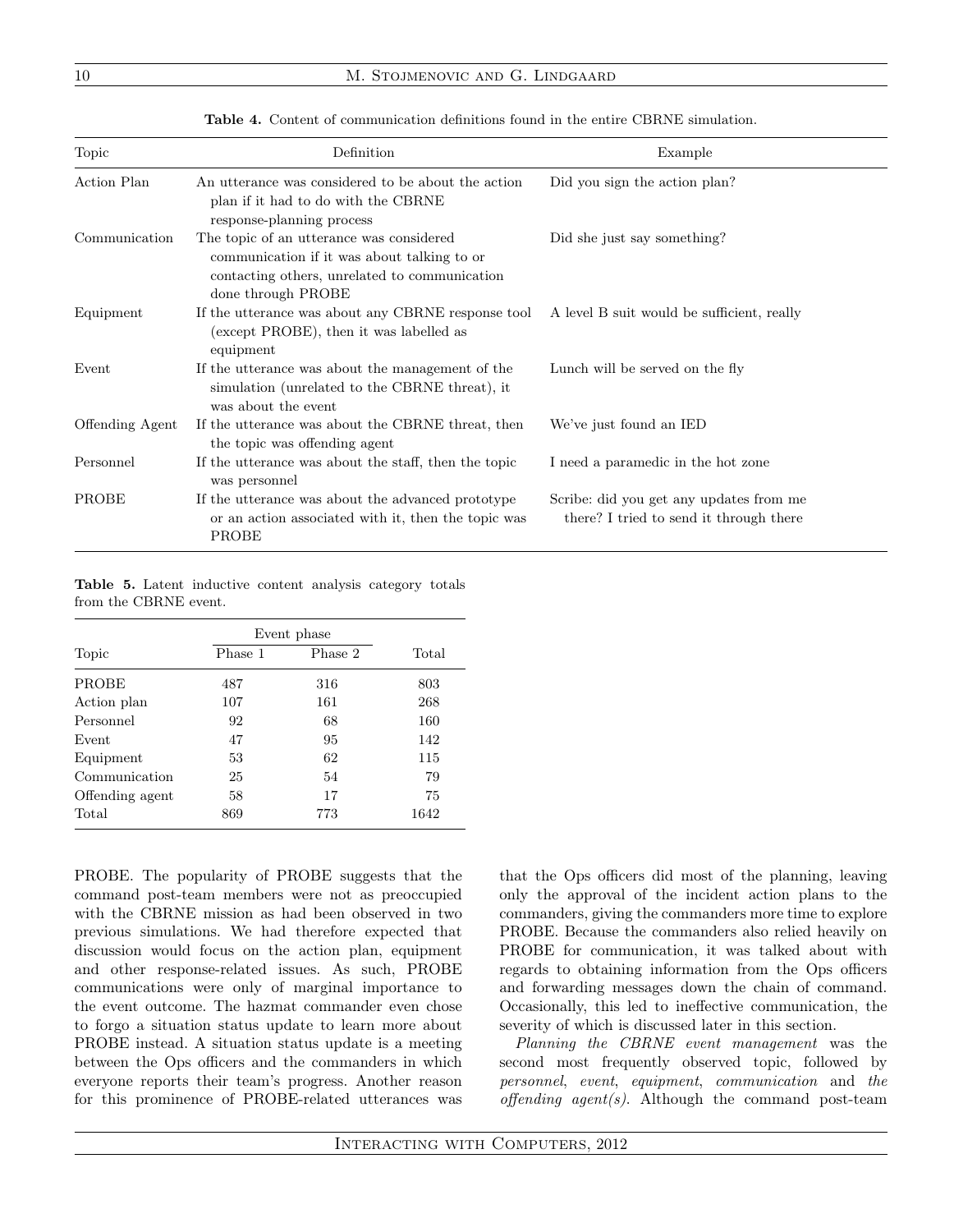makes crucial strategic decisions necessary to manage the event, making planning and revising the action plan their primary purpose, these accounted only for 16.3% of all communications. The action plan was discussed more often in Phase 2 in the second action plan because the commanders changed the level of PPE suits as the Ops officers suggested, whereas the first action plan was not altered. However, the role of the Ops officers in managing the first responders in the hot zone, such as deploying of equipment and creating the incident action plan, reduced most of the need for planning in the command post as evidenced by the figures in Table [5.](#page-9-1) Discussions about the personnels participating in the simulation occurred more frequently in Phase 1 in which commanders were getting acquainted with everyone's teams and clarifying who would be among the first entry team's members. In Phase 2 where everyone knew who was part of the response team, personnel-related discussions became less frequent. Event management discussions, such as communication about lunch, doubled in Phase 2 when it was time for lunch and coffee breaks. Discussions about equipment other than PROBE remained relatively constant. In Phase 1, the commanders decided on everyone's radio frequency and, in Phase 2, discussion concerned the PPE needed for reentry to the hot zone. Conversations with other members doubled in Phase 2, as commanders talked about sharing information down the chain of command and asked about other communications more often. Communication about the offending agents was minimal in Phase 2 as they had already been neutralized and deactivated in Phase 1. The finding that the event management was discussed more frequently than equipment or personnel suggests that the Ops officers were experienced requiring little or no input from the senior officers.

## 4.3.2. Step 2: assessing the severity of ineffective communication

The severity of ineffective communications was assessed by examining the topic of each such instance as well as the types and topics of utterances immediately following the ineffective communication, to identify the consequences of these. This level of analysis is not included in the content analysis literature, but it was necessary to understand the severity of ineffective communications.

In total,  $23.6\%$  ( $n = 17$ ) of all ineffective communications were PROBE related. However, only one of these resulted in a communication breakdown. Others were averted because the commanders used their radios as backup when information was not coming in through PROBE. Right from the start of the simulation, they requested confirmation of all communications, to ensure that messages were received by the intended listener(s).

The single communication breakdown that had a severe consequence occurred in Phase 2. It involved the hazmat

first responder and the explosive disposal unit (EDU) officer in the hot zone who was running out of oxygen. Both were dressed in high-level PPE, which are air-tight safety suits for highly dangerous situations. This suit is sealed onto the responder's body, with oxygen delivered via a tank carried on the back inside the suit. The oxygen lasts for 1 h, but could be as short as 30–35 min depending on the wearer's level of exertion. The hazmat commander received a somewhat alarming radio update from his Ops officer. The IC overheard this and requested clarification from the hazmat commander, who explained that the two responders had most likely already lost their air supply. Apparently, the chemicals had already been neutralized and the EDU and hazmat first responder were in the hot zone, waiting for forensics responders to enter. The EDU officer's radio signal was too weak to enable him communicating with his team, relying instead on the hazmat first responder, who was with him in the hot zone, for relaying communication. Meanwhile, the police forensics officers were waiting for the commanders' approval of the second incident plan before entering the hot zone. However, the Ops officers' proposed action plan had not yet reached the commanders since PROBE was not forwarding attachments. Therefore, the document had to be written and physically brought to the commanders. It took the commanders, who were unaware of the event unfolding in the hot zone, another 6 min to approve the incident action plan, and the entry was to take place  $\sim$ 10 min after that. However, because the commanders were then told that only a negligible amount of radiation had been detected, the responders now needed to wear a lower level of PPE. This change delayed the response team so that the forensics team finally made entry 2 min later than the original 10 min planned after the second action plan had been approved. This timeline is shown in Fig. [4.](#page-11-0) The moment the IC was notified that the forensics had entered the hot zone, the hazmat commander was informed that the EDU and hazmat officer were running out of air in their air-tight PPE. Apparently, the EDU officer had gone to the decontamination area, but no one was there so he had actually run out of oxygen, collapsing to the ground. Thankfully, nearby hazmat first responders discovered him and removed his suit. This chain of events was surprising as the EMS commander had ordered a paramedic to get suited up in PPE and stand-by the hot zone, 3 min before the second incident action plan was approved. This should have given the paramedic enough time to get ready and be in a position by the decontamination area. The reason for the lack of his immediate presence and assistance is unknown. Other than that unfortunate incident, 'the exercise went excellent[ly]', according to the police Ops officer.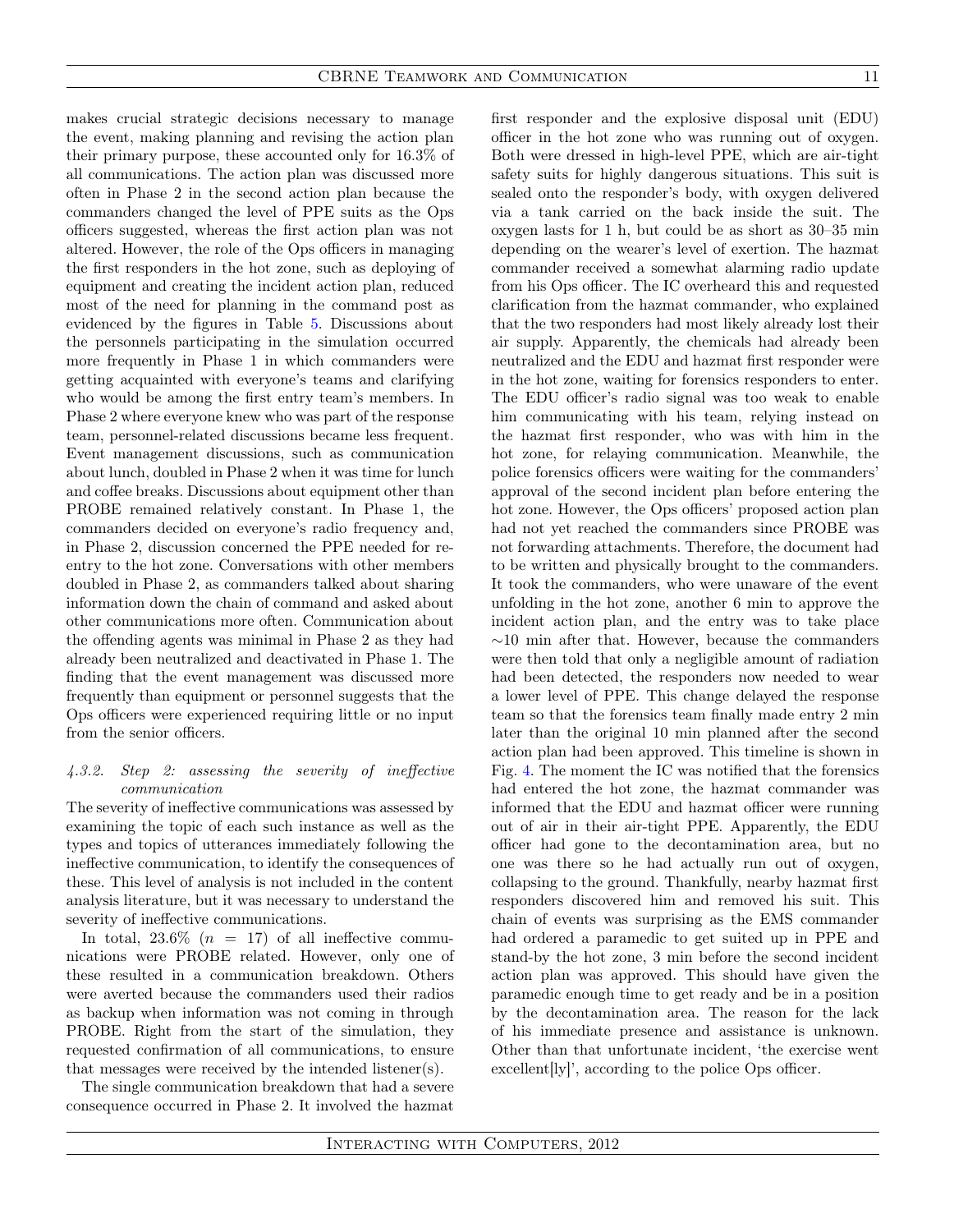

<span id="page-11-0"></span>Figure 4. Timeline of the event in which a responder ran out of oxygen.

## 4.4. Inter-rater reliability

Cohen's kappa [\(Cohen,](#page-14-26) [1960\)](#page-14-26) is widely used in behaviourcoding research [\(Bakeman,](#page-14-27) [2000\)](#page-14-27); [\(Burla et al.,](#page-14-28) [2008\)](#page-14-28) as well as being relatively simple to compute [\(Lombard et al.,](#page-14-29) [2010\)](#page-14-29). Conceptually, it is equal to the observed proportion of agreement between raters, after adjusting for the proportion of agreement expected by chance (randomly). An obtained value  $\leq 0.41$  represents a weak inter-rater reliability; a value between 0.41 and 0.60 is considered 'moderate' [\(Burla et al.,](#page-14-28) [2008\)](#page-14-28), and a value between 0.60 and 0.80 is deemed 'satisfactory'. A value  $>0.80$  is almost 'perfect'. The inter-rater reliability was calculated separately for the two analysis types. For communication analysis, agreement between the two researchers was 70.2%, yielding a moderate value of 0.5903 by Cohen's kappa. The main discrepancy was due to the second researcher misclassifying questions and answers as well as clarifications requested or granted. For latent inductive content analysis, agreement was 62.9%, yielding a value of 0.5532 by Cohen's kappa, also considered moderate. The main issue here was that the second researcher was largely unfamiliar with the context or the concept of PROBE, so she labelled many 'PROBE' communications as 'equipment'. In both cases, the disagreements were settled by negotiation.

#### 4.5. Communication and teamwork

As a thorough social network analysis is reported in detail elsewhere (Stojmenovic and Lindgaard, in press), only a summary of the speaker-related findings is provided here. The hazmat commander spoke most frequently, closely followed by the IC and the EMS commander. One would have expected that the IC should speak most frequently of all because he is in charge of the entire event. However, as the hazmat commander was older than the IC, he may also have had more experience in the command post. At the beginning of the event, the IC informed the other commanders that their advice was welcome. Later, he commented that he missed being involved hands-on with the response, saying that he found that 'when you move on, you start to miss the things you used to do', motioning towards the hot zone as he spoke. It is thus possible that a difference in experience may explain the apparent reversal of speech frequency between the two officers. In addition, even though a bomb was involved in the event, the IC who was from the police department did not communicate more because he was only notified about it when it had just been found, and when it was deactivated. His advice on how to handle it was therefore not needed. Although the IC is in charge of the event, and therefore is responsible for making the biggest decisions, in the present case, it was unclear whether he changed the incident action plan before approving it, which was the biggest decision to be made. Since the researchers did not have access to that file, it can only be speculated that the IC had more input when approving it, and his input was not discussed.

The EMS commander spoke the least of the three commanders. It is possible that this may be attributed to the fact that there were only three 'casualties', presented in the form of pie plates with symptoms written on them. The 'patients' therefore did not require attention. The EMS first responders' duties were limited to monitor the vital signs of teammates entering and exiting the hot zone—a routine task for paramedics, not requiring a lot of communication.

Taken altogether, of the 21.1% of all communications being ineffective, only one led to an actual communication breakdown. The content and context of the utterances of ineffective communications showed that 63.4% of all such instances occurred between commanders and Ops officers, mainly due to misunderstandings with PROBE. The remainder occurred among commanders, scribes, the PROBE developer and the event mangers. Only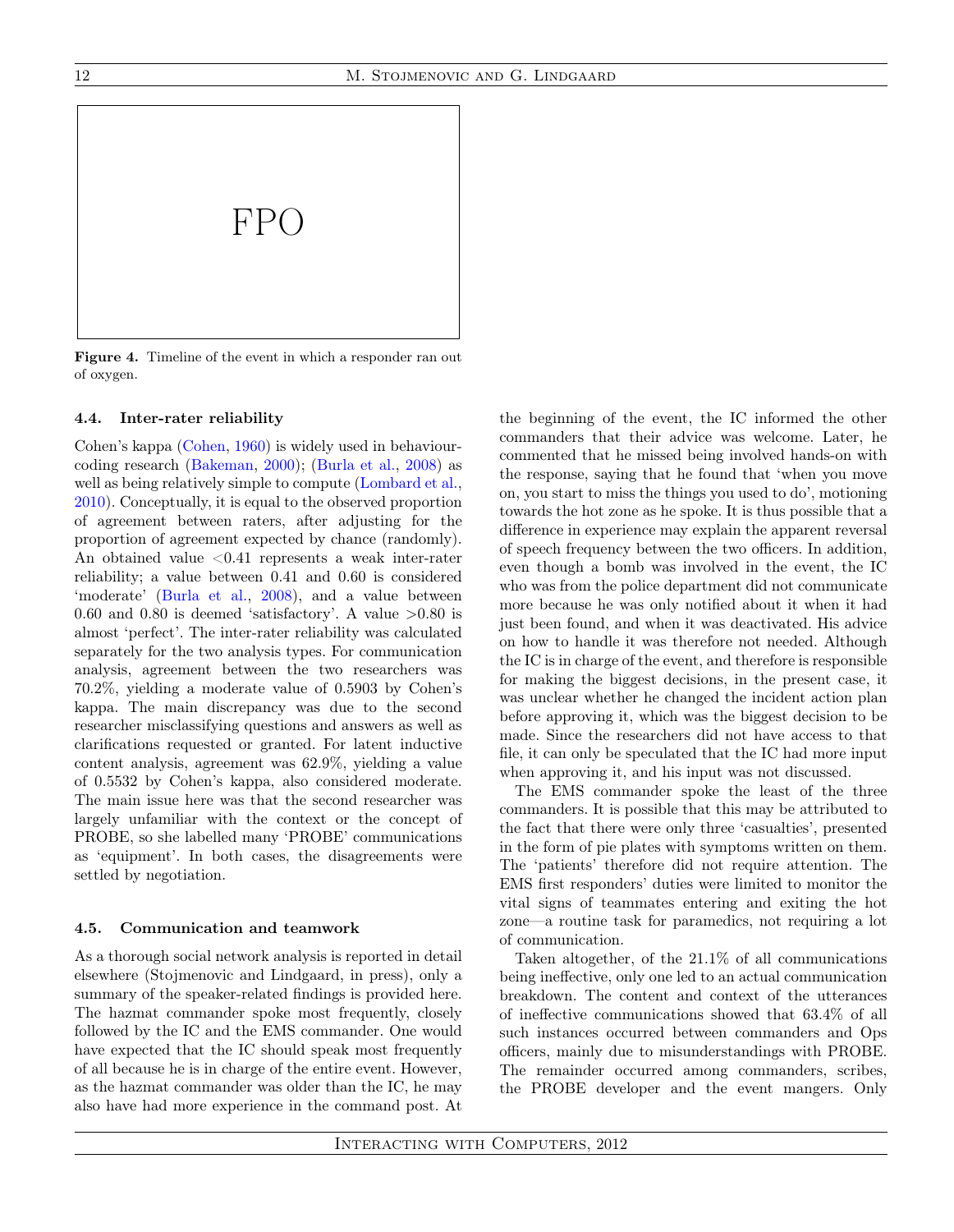11.1% of ineffective communications occurred between commanders, suggesting that communication among commanders was highly efficient and effective. This is probably because the commanders were collocated and could hear each other's radios, leaving little room for confusion. The common goals of neutralizing the chemical, deactivating the bomb, treating patients and collecting evidence were all completed in a timely fashion. The one communication breakdown was not an intended part of the simulation scenario. However, the high frequency of effective communication, coupled with the ability efficiently to overcome breakdowns when they did occur, suggests that the overall teamwork among the group of commanders and Ops officers was effective and successful.

# 4.6. CBRNE simulation goals voiced during debriefing

During the debriefing session, it became clear that the agencies had different agendae and goal with the simulation. The fire and hazmat personnel's goal was to expose the responders to hands-on CBRNE training. For example, in the process of approving the second incident action plan for re-entry into the hot zone, the IC asked the hazmat commander 'Why would they have to go back in?' The hazmat commander replied, 'I think it's just for the practice. . . I think they're just getting guys into suits'. In addition, the hazmat team and the police team members wanted to practice working with the other two agencies. The police personnel and many of the others were from other cities in New Brunswick, as well as representing different agencies and different levels of government. Collectively, the police officers' goal was primarily to get practice coordinating with other sectors and agencies. The EMS goals were to test the usability of a new worksheet and to test PROBE. The EMS team had recently become a provincial team such that, in case of a larger CBRNE-related event, any paramedic, anywhere in the province could be dispatched to the scene. Therefore, some procedures for large-scale events were being changed, requiring new forms for the paramedics to support their tasks. As most of the participating personnel had taken part in the PROBE training session the previous day, they focused on testing it during the simulation, which explains why they relied so heavily on PROBE for communication and used it throughout the event as noted earlier. Representatives of the media had been invited to the simulation, which tended to lend it quite a different atmosphere than had been observed in previous simulations, all of which had been closed to the press. Reporters, cameras and photographers were everywhere recording the command post, and interviewing event coordinators at the beginning of Phase 1. The commanders may thus have acted more casually than

they typically would, which may account for the jokes and socialization that occurred in the command post.

## 5. DISCUSSION

#### 5.1. Theoretical implications

Distributed cognition guided the data collection and analysis in this paper. It enabled the researchers to examine the interactions and exchanges of information between commanders, and between commanders and PROBE. It also helped the researchers to untangle and understand the serious communication breakdown observed. Since this incident was partially the result of the Ops officers' interactions with PROBE, it testifies to the importance of the framework focusing on both human–human and human–computer interactions. The observation that the IC had to clear the messages before passing them onto the various teams was a responder-specific procedural issue that had not been observed in our previous CBRNE-related research. Once PROBE is able to handle messages in the way intended, this will no longer cause problems. The need manually to refresh the screen will also, to the best of our knowledge, be rectified.

#### 5.2. The role of PROBE

The PROBE prototype was intended to aid communication, supplement decision making and facilitate effective teamwork. Some issues did arise as a result of shortcomings due to the fact that PROBE was still a prototype rather than a fully fledged management decision-support system. Other issues arose from the fact that the responders had only received a minimum of training on the software the day prior to the simulation. Thus, they had no additional practical experience using PROBE. In the command post, more time was given to testing PROBE than to managing the event, leaving little necessity for teamwork and decision making. PROBE did supply a summary of events inputted into it, to aid in writing the incident report, a summary of the event response and outcome by CBRNE responders. With a fully operational version of PROBE, responders will be able to continue communication even when their radios may not be working. It will also help to create detailed incident reports as team members representing each agency must delivers upon completion of the CBRNE event or simulation. Access to a wide range of CBRNE information sources necessary for the successful event management should also prove an advantage for emergency response teams.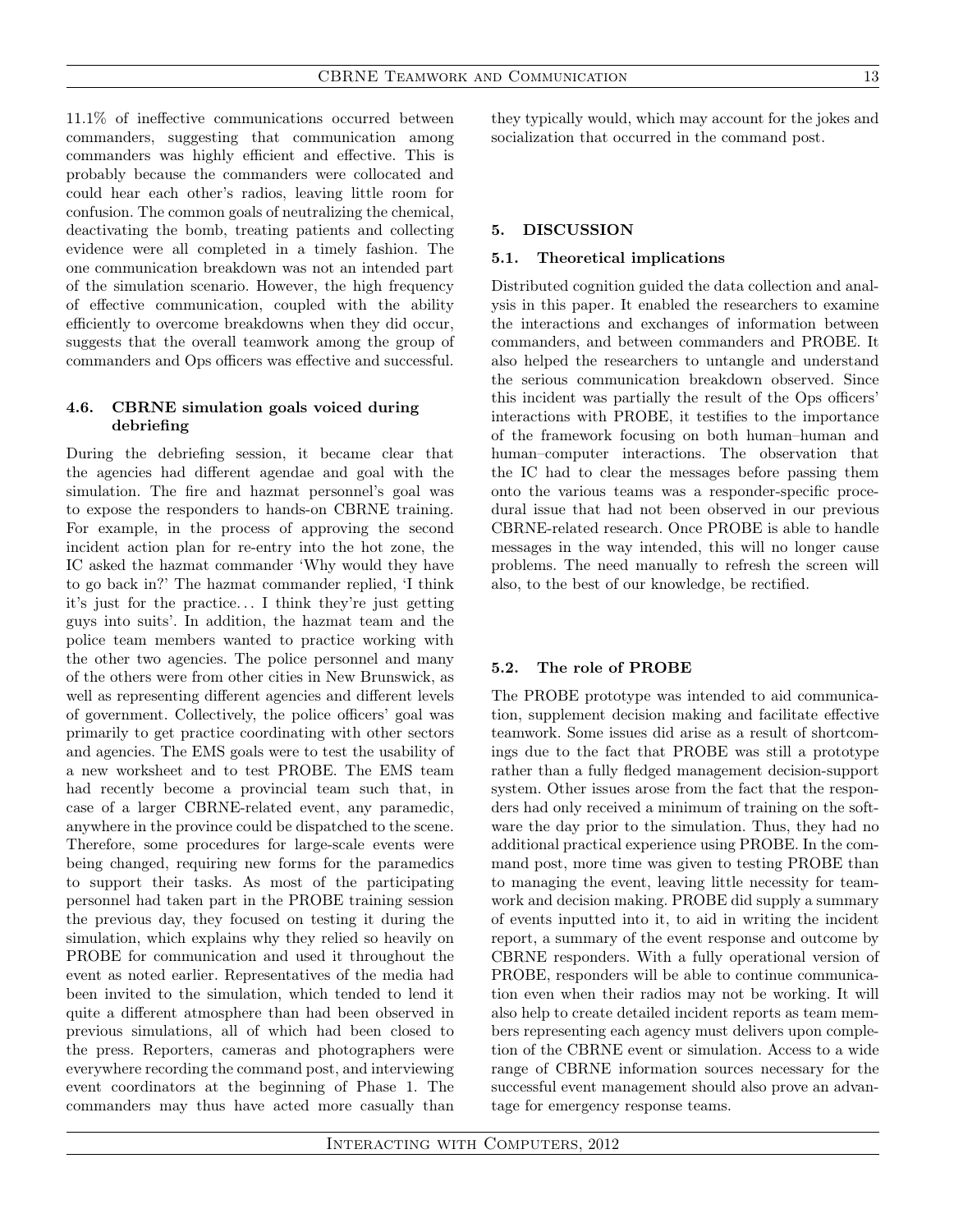#### 5.3. Modification of analysis methods

At one level, communication analysis and latent inductive content analysis were adequate for this research. Communication analysis facilitated understanding of how information was being shared. However, at another level, the method as described in the literature did not entirely meet the analytic requirements. Sequences of communications had to be analysed to identify instances of effective and ineffective communications in the CBRNE transcript. This added step provided local context enabling the researchers to see clearly which utterances demanded a response, and when responses did/did not occur. We argue that examination of sequences is essential when interpreting data intended to yield an understanding of communication effectiveness in instances in which effectiveness is determined by open- and closed-loop communication. Latent inductive content analysis was used to categorize the topic of each utterance to determine the severity of ineffective communications. This too required an additional step to the way the method is described in the literature. The original analysis involved the coding of all utterances by topic, and the examination of the utterance topic(s) involved in the ineffective communication. The additional step involved examination of types and topics of utterances immediately following the instances of ineffective communication. This was necessary to reveal the consequences of such communications as well as to determine the severity of ineffective communications.

Taken together, these additional steps, the two analysis methods helped the researchers to gain a deeper understanding of communication in the command post during the CBRNE simulation. Although it is acknowledged that these additional steps may not always be necessary, it would be helpful for future researchers to refine the descriptions of these two analysis methods in the literature by including them. The next step towards such refinement would thus be to identify the circumstances under which such additional scrutiny of data is required.

One interesting issue concerns the separation of communication and content analyses. Communication analysis as described by [\(Kramer,](#page-14-23) [2009\)](#page-14-23) included both the type and the topic of utterance, whereas, following some research published in the literature [\(Hazlehurst et al.,](#page-14-19) [2007\)](#page-14-19), these were kept separate in this research. However, to gain a better understanding of communication, it was important to analyse the type and topic for each utterance simultaneously. Keeping communication and content analyses separate was thus not necessary. It is therefore suggested that the method applied by [\(Kramer,](#page-14-23) [2009\)](#page-14-23) be used.

With respect to the somewhat modest inter-rater reliability ratings, it would have been helpful if the primary researcher had explained the category definitions in more detail and allowed the second researcher to ask questions of clarification at the outset. It also suggests that the category definitions may have been insufficiently clear to allow the second rater to categorize 10% of the transcript correctly.

#### 6. CONCLUDING REMARKS

Although all but one participant had received training a day before the simulation, they had forgotten some of PROBE's features. One way this could be prevented in a future simulation would be to provide responders a quick review of the software capabilities immediately before the simulation, to remind them that PROBE could not send all types of attachments. In addition, a pocket-size cheat sheet would have been beneficial for the participants using PROBE. These may have prevented, or at least reduced, the consequences of the unfortunate mishap. Some types of alarm should be incorporated into the PPE to signal oxygen levels to the responders wearing them as well as to the personnel taking care of the wearer.

Because some of the details concerning the simulation reported here were revealed only in the briefing at the end of the simulation, it would be helpful for researchers to know more about the management structure, the scenario, the magnitude of the event and the number of professionals expected to take part in it ahead of time. That information was not available to us in this simulation. Because of this, the checklist shown in Appendix was devised to help future researchers plan and organize field data collection strategies when observing multi-agency emergency responses.

CBRNE training simulations are very expensive and time-consuming and are therefore not run very often. Few are open to researchers. The opportunity to observe and study such simulations is valuable as these add to researchers' understanding of the CBRNE response as well as enabling them to test data collection and data analysis methods under real-life circumstances. These opportunities also add our understanding of some of the challenges associated with conducting field studies of software prototypes. The attached checklist is intended to help researchers better to prepare for observing CBRNE emergency response personnel in the future.

# ACKNOWLEDGEMENTS

Removed for blind review.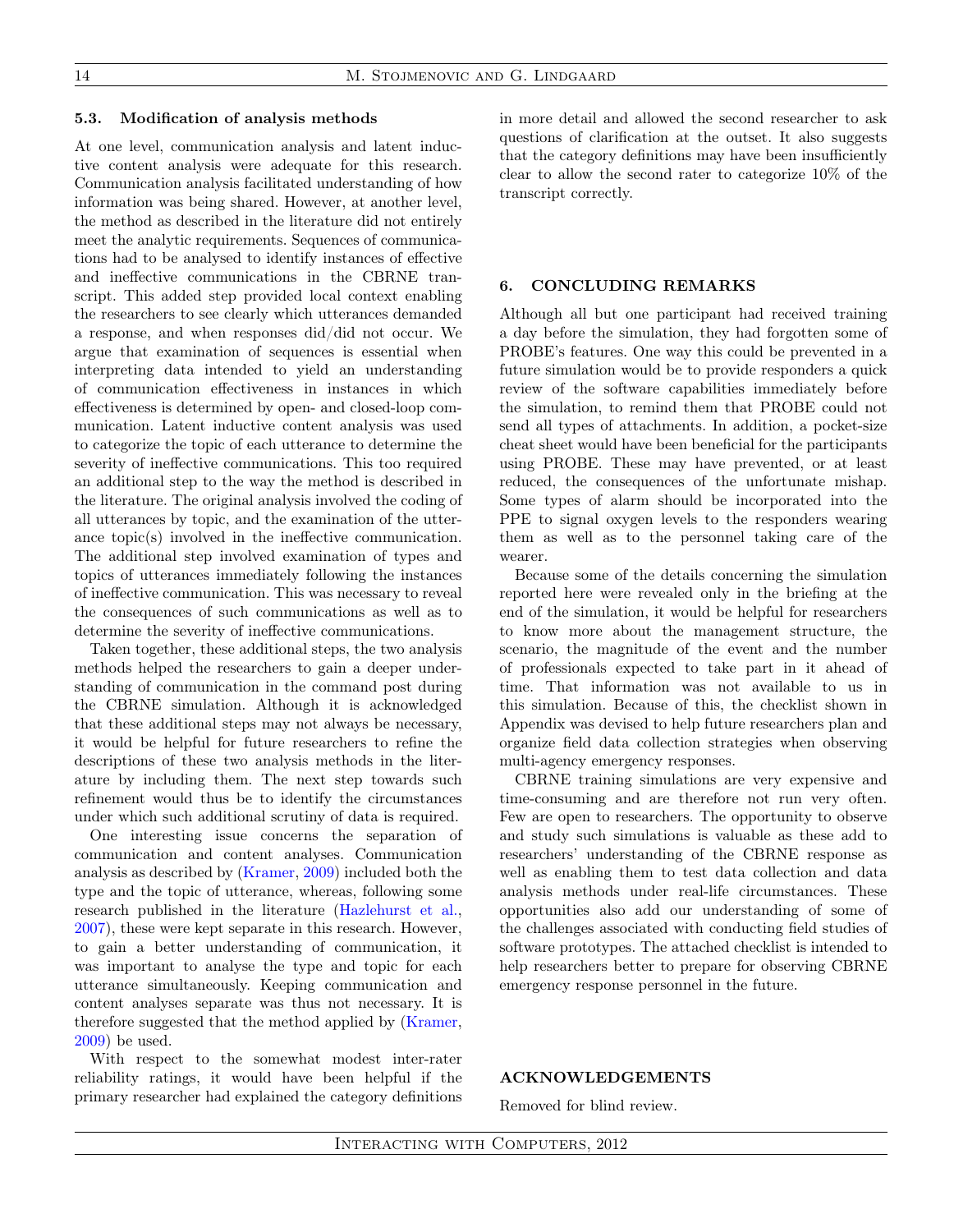#### **REFERENCES**

- <span id="page-14-1"></span>Amita (2008) PROBE Crime Scene Support Tool for Police, Hazmat, EMS, AER & VFR. Poster.
- <span id="page-14-27"></span>Bakeman, R. (2000) Behavioral Observation and Coding. In Reis, H.T. and Judge, C.M. (eds), Handbook of Research Methods in Social and Personality Psychology, pp. 138–159. Cambridge University Press, New York.
- <span id="page-14-21"></span>Bowers, C.A., Jentsch, F., Salas, E. and Braun, C.C. (1998) Analyzing communication sequences for team training needs assessment. Hum. Factors, 40, 672–679.
- <span id="page-14-28"></span>Burla, L., Knierim, B., Barth, J., Liewald, K., Duetz, M. and Abel, T. (2008) From text to codings: intercoder reliability assessment in qualitative content analysis. Nursing Res., 57, 113–117.
- <span id="page-14-26"></span>Cohen, J. (1960) A coefficient of agreement for nominal scales. Educ. Psychol. Meas., 20, 37–46.
- <span id="page-14-15"></span>Dubbels, B. (2011) Cognitive ethnography: a methodology for measure and analysis of learning for game studies. Int. J. Gaming Comput. Mediat. Simul., 3, 68–78.
- <span id="page-14-7"></span>Emergency Management Ontario Ministry of Community Safety and Correctional Services (2008) Province of Ontario emergency response plan. (retrieved November 28, 2011).
- <span id="page-14-8"></span>Emergency Management Ontario Ministry of Community Safety and Correctional Services (2009) Provincial nuclear emergency response plan. (retrieved November 28, 2011)
- <span id="page-14-19"></span>Hazlehurst, B., McMullen, C.K. and Gorman, P.N. (2007) Distributed cognition in the heart room: how situation awareness arises from coordinated communications during cardiac surgery. J. Biomed. Inform., 40, 539–551.
- <span id="page-14-12"></span>Hollan, J., Hutchins, E. and Kirsh, D. (2000) Distributed cognition: toward a new foundation for human-computer interaction research. ACM Transact. Comput-Hum. Interact., 7, 174–196.
- <span id="page-14-25"></span>Hsieh, H.F. and Shannon, S.E. (2005) Three approaches to qualitative content analysis. Qual. Health Res., 15, 1277– 1288.
- <span id="page-14-4"></span>Humphrey, C.M. and Adams, J.A. (2011) Analysis of complex team-based systems: augmentations to goaldirected task analysis and cognitive work analysis. Theor. Issues Ergonomics Sci., 12, 149–175.
- <span id="page-14-11"></span>Hutchins, E. (1995) How a cockpit remembers its speed. Cogn. Sci., 19, 265–288.
- <span id="page-14-10"></span>Jederberg, W.W., Still, K.R. and Briggs, G.B. (2002) The utilization of risk assessments in tactical command decisions. Sci. Total Environ., 288, 119–129.
- <span id="page-14-13"></span>Kirsh, D. (2004) Metacognition, Distributed Cognition and Visual Design. In Gardinfas, P. and Johansson, P. (eds) Cognition, Education and Communication Technology. Lawrence Erlbaum.
- <span id="page-14-16"></span>Kozlowski, S.W.J. and Bell, B.S. (2003) Work groups and teams in organizations. In Borman, W.C., Ilglen, D.R. and Klimoski, R.J. (eds) Handbook of Psychology: Industrial and

Organizational Psychology (Vol. 12), pp. 333–357. Wiley, London.

- <span id="page-14-23"></span>Kramer, C. (2009) Communication linking team mental models and team situation awareness in the operating room. Master's Research, Carleton University.
- <span id="page-14-0"></span>Kuban, R., MacKenzie-Carey, H. and Gagnon, A.P. (2001) Paper #4: Disaster Response Systems In Canada. Institute for Catastrophic Loss Reduction.
- <span id="page-14-14"></span>Lewis, I.M. (1985) Social Anthropology in Perspective. Cambridge University Press, Cambridge.
- <span id="page-14-22"></span>Lingard, L., Espin, S., Whyte, S., Regeh, G., Baker, G.R., Reznick, R., Bohnen, J., Orser, B., Doran, D. and Grober, E. (2004) Communication failures in the operating room: an observational classification of recurrent types and effects. Qual. Saf. Health Care, 13, 330–334.
- Lindgaard, G., Dillon, R., Trbovich, P., White, R., Fernandes, G., Lundahl, S. and Pinnamaneni, A. (2006) User needs analysis and requirements engineering: theory and practice. Interact. Comput., 18, 47–70.
- <span id="page-14-2"></span>Lindgaard, G., Dudek, C., Noonan, P., Sen, D. and Tsuji, B. (2009) PROBE: A Preliminary User Needs Analysis for a CBRNE Command Post. Technical Report Prepared for Amita Inc., Ottawa.
- <span id="page-14-29"></span>Lombard, M., Snyder-Duch, J. and Bracken, C.C. (2010) Practical resources for assessing and reporting intercoder reliability in content analysis research projects.
- <span id="page-14-3"></span>May, C. (2009) First responder training program multi-agency response. Public Safety Emergency Management, Toronto CBRNE Team. Unpublished manuscript.
- <span id="page-14-18"></span>Mickan, S.M. and Rodger, S.A. (2005) Effective health care teams: a model of six characteristics developed from shared perceptions. J. Interprof. Care, 19, 358–370.
- <span id="page-14-9"></span>Moynihan, D.P. (2009) The network governance of crisis response: case studies of incident command systems. J Public Administration Res. Theory, 19, 895–915.
- <span id="page-14-20"></span>Orasanu, J. (1994) Shared Problem Models and Flight Crew Performance. In Johnston, N., McDonald, N. and Fuller, R. (eds) Aviation Psychology in Practice, pp. 255–285. Ashgate, Aldershot, UK.
- <span id="page-14-6"></span>Owen, C., Douglas, J. and Hickey, G. (2008) Information flow and teamwork in incident control centers. In Fiedrich, F. and Van de Walle, B. (eds) Proceedings of the 5th International ISCRAAM Conference, Washington, DC, USA, pp. 742–751.
- <span id="page-14-24"></span>Parush, A., Kramer, C., Foster-Hunt, T., Momtahan, K., Hunter, A. and Sohmer, B. (2011) Communication and team situation awareness in the OR: implications for augmentative information display. J. Biomed. Inform., 44, 477–485.
- <span id="page-14-17"></span>Reddy, M.C. and Spence, P.R. (2008) Collaborative information seeking: a field study of a multidisciplinary patient care system. Inform. Process. Manage., 44, 244–255.
- <span id="page-14-5"></span>Reutter, D., et al. (2010) Planning for exercises of Chemical, Biological, Radiological, and Nuclear (CBRN) forensic capabilities. Biosecur. Bioterror., 8, 343–355.